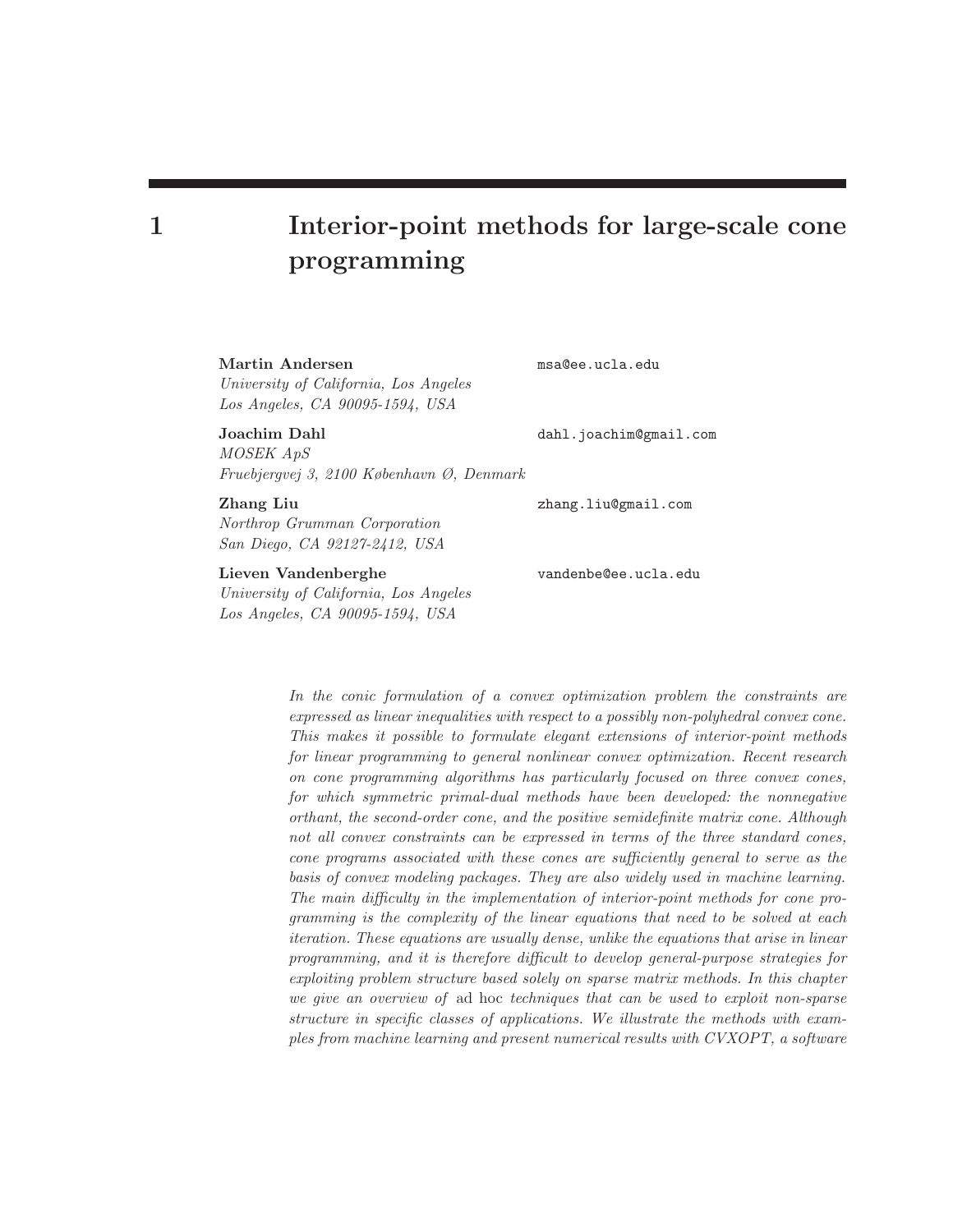package that supports the rapid development of customized interior-point methods.

## 1.1 Introduction

#### 1.1.1 Cone programming

The cone programming formulation has been popular in the recent literature on convex optimization. In this chapter we define a cone linear program (cone LP or conic LP) as an optimization problem of the form

minimize 
$$
c^T x
$$
  
subject to  $Gx \preceq_C h$   
 $Ax = b$  (1.1)

with optimization variable x. The inequality  $Gx \preceq_C h$  is a *generalized inequality*, which means that  $h - Gx \in C$ , where C is a closed, pointed, convex cone with nonempty interior. We will also encounter cone quadratic programs (cone QPs)

minimize 
$$
(1/2)x^T P x + c^T x
$$
  
subject to  $Gx \preceq_C h$   
 $Ax = b$ , (1.2)

with  $P$  positive semidefinite.

If  $C = \mathbb{R}^p_+$  (the nonnegative orthant in  $\mathbb{R}^p$ ) the generalized inequality is a componentwise vector inequality, equivalent to  $p$  scalar linear inequalities, and problem  $(1.1)$  reduces to a linear program  $(LP)$ . If C is a nonpolyhedral cone, the problem is substantially more general than an LP, in spite of the similarity in notation. In fact, as Nesterov and Nemirovskii (1994) point out, any convex optimization problem can be reformulated as a cone LP by a simple trick: a general constraint  $x \in Q$ , where Q is a closed convex set with nonempty interior, can be reformulated in a trivial way as  $(x, t) \in C$ ,  $t = 1$ , if we define C as the *conic hull* of Q, i.e.,  $C = \mathbf{cl}\{(x, t) \mid t > 0, (1/t)x \in Q\}$ . More important in practice, it turns out that a surprisingly small number of cones is sufficient to express the convex constraints that are most commonly encountered in applications. In addition to the nonnegative orthant, the most common cones are the second-order cone

$$
\mathcal{Q}_p = \{(y_0, y_1) \in \mathbb{R} \times \mathbb{R}^{p-1} \mid ||y_1||_2 \le y_0\}
$$

and the positive semidefinite cone

$$
\mathcal{S}_p = \left\{ \textbf{vec}(U) \mid U \in S^p_+ \right\}.
$$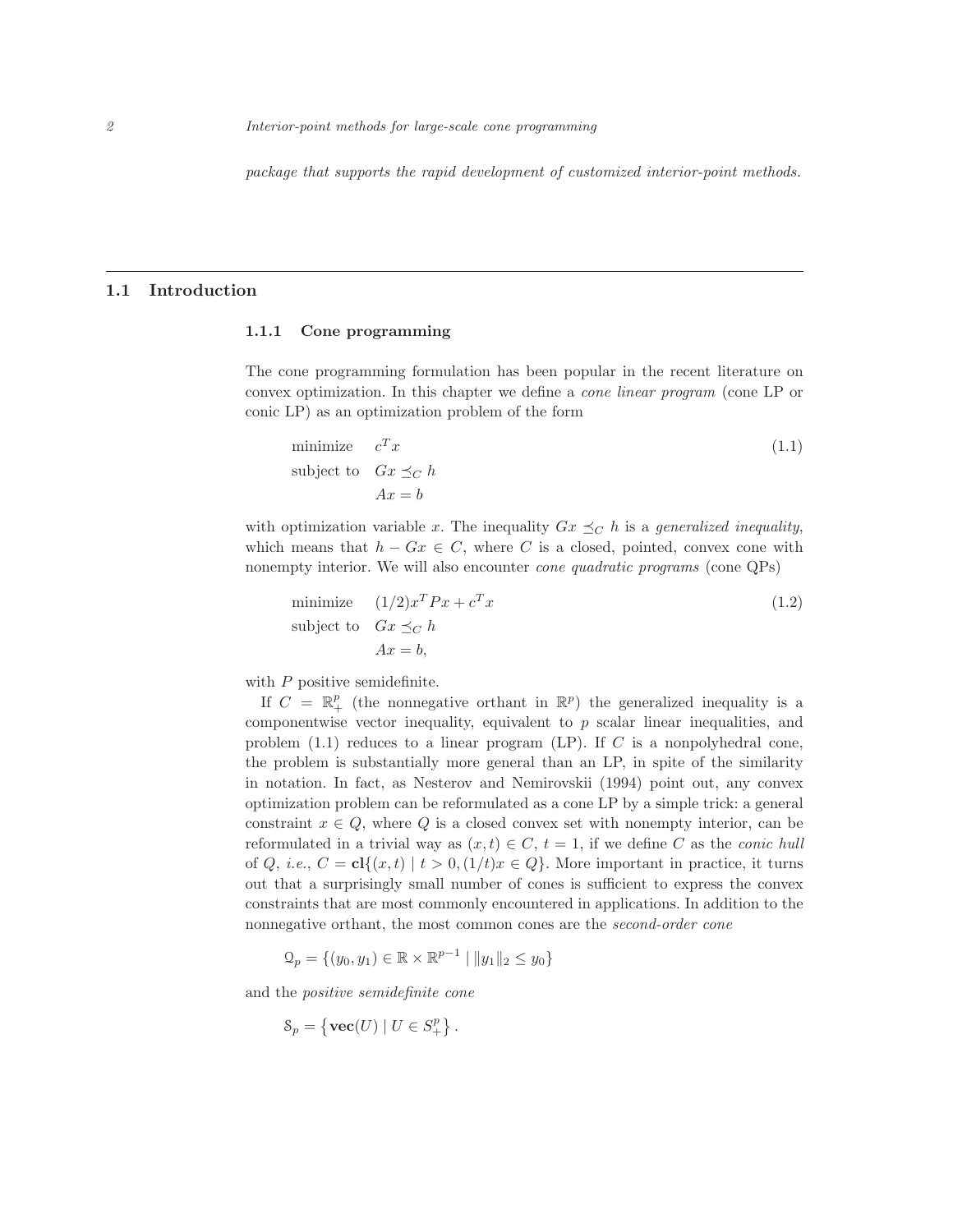#### 1.1 Introduction 3

Here  $S^p_+$  denotes the positive semidefinite matrices of order p and  $\mathbf{vec}(U)$  is the symmetric matrix  $U$  stored as a vector:

$$
\mathbf{vec}(U) = \sqrt{2} \left( \frac{U_{11}}{\sqrt{2}}, U_{21}, \dots, U_{p1}, \frac{U_{22}}{\sqrt{2}}, U_{32}, \dots, U_{p2}, \dots, \frac{U_{p-1,p-1}}{\sqrt{2}}, U_{p,p-1}, \frac{U_{pp}}{\sqrt{2}} \right).
$$

(The scaling of the off-diagonal entries ensures that the standard trace inner product of symmetric matrices is preserved, *i.e.*,  $\text{Tr}(UV) = \text{vec}(U)^T \text{vec}(V)$  for all U, V.) Since the early 1990s a great deal of research has been directed at developing a comprehensive theory and software for modeling optimization problems as cone programs involving the three 'canonical' cones (Nesterov and Nemirovskii, 1994; Boyd et al., 1994; Ben-Tal and Nemirovski, 2001; Alizadeh and Goldfarb, 2003; Boyd and Vandenberghe, 2004). YALMIP and CVX, two modeling packages for general convex optimization, use cone LPs with the three canonical cones as their standard format (Löfberg, 2004; Grant and Boyd, 2007, 2008).

In this chapter we assume that the cone  $C$  in  $(1.1)$  is a direct product

$$
C = C_1 \times C_2 \times \cdots \times C_K,\tag{1.3}
$$

where each cone  $C_i$  is of one of the three canonical types (nonnegative orthant, second-order cone, or positive semidefinite cone). These cones are self-dual and the dual of the cone LP therefore involves an inequality with respect to the same cone:

maximize 
$$
-h^T z - b^T y
$$
  
\nsubject to  $G^T z + A^T y + c = 0$   
\n $z \succeq_C 0$ . (1.4)

The cone LP  $(1.1)$  is called a *second-order cone program* (SOCP) if C is a direct product of one or more second-order cones. (The nonnegative orthant can be written as a product of second-order cones  $\mathcal{Q}_1$  of order 1.) A common and more explicit standard form of an SOCP is

minimize 
$$
c^T x
$$
  
subject to  $||F_i x + g_i||_2 \le d_i^T x + f_i$ ,  $i = 1,..., K$   
 $Ax = b$ . (1.5)

This corresponds to choosing

$$
G = \begin{bmatrix} -d_1^T \\ -F_1 \\ \vdots \\ -d_K^T \\ -F_K \end{bmatrix}, \qquad h = \begin{bmatrix} f_1 \\ g_1 \\ \vdots \\ f_K \\ g_K \end{bmatrix}, \qquad C = \mathcal{Q}_{p_1} \times \cdots \times \mathcal{Q}_{p_K}
$$

in (1.1), if the row dimensions of the matrices  $F_k$  are equal to  $p_k - 1$ .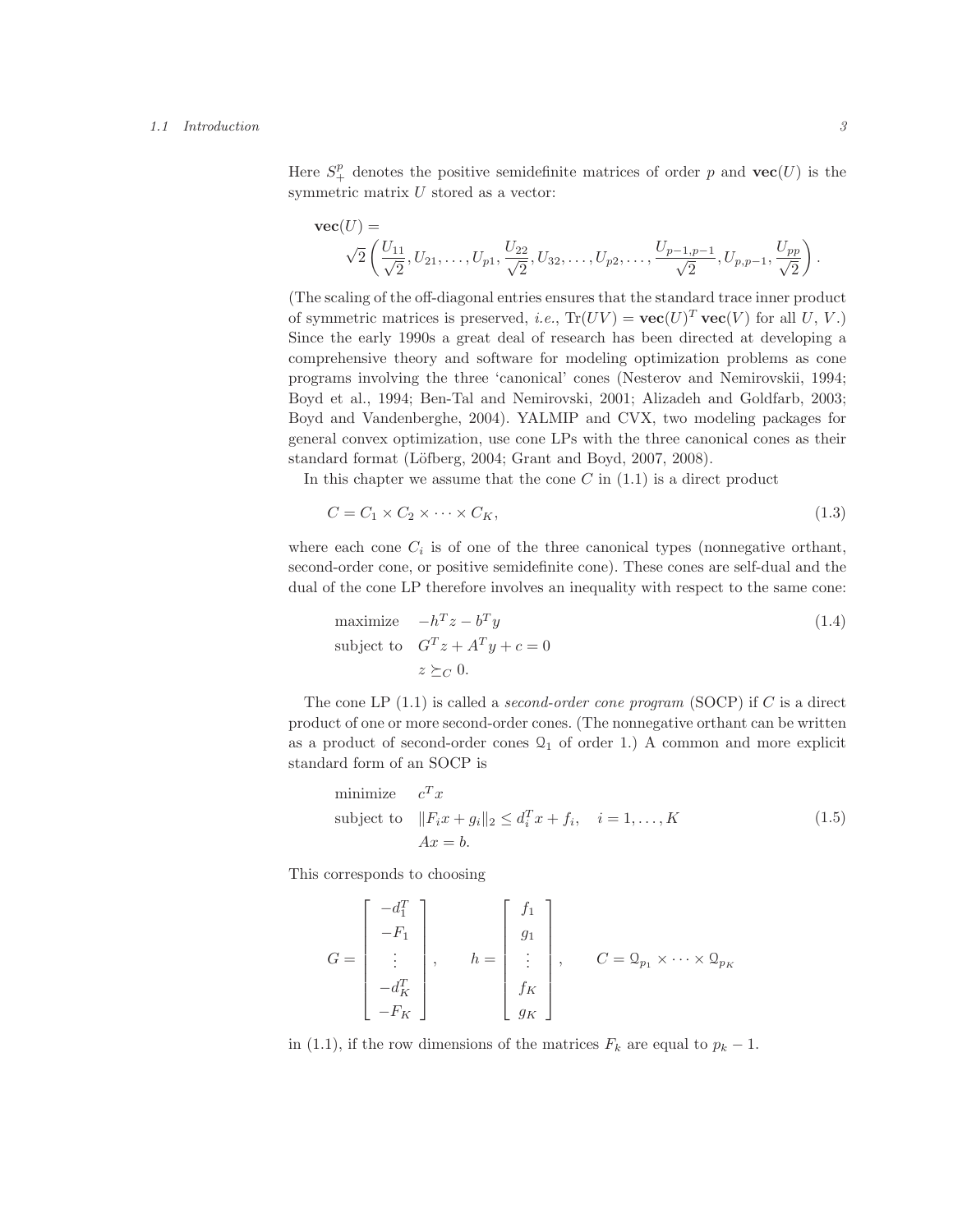The cone LP  $(1.1)$  is called a *semidefinite program* (SDP) if C is a direct product of positive semidefinite matrix cones. For purposes of exposition a simple standard form with one matrix inequality is sufficient:

minimize 
$$
c^T x
$$
  
subject to 
$$
\sum_{i=1}^n x_i F_i \preceq F_0
$$

$$
Ax = b,
$$
 (1.6)

where the coefficients  $F_i$  are symmetric matrices of order p and the inequality denotes matrix inequality. This can be seen as the special case of (1.1) obtained by choosing

$$
G = \left[ \begin{array}{ccc} \mathbf{vec}(F_1) & \cdots & \mathbf{vec}(F_n) \end{array} \right], \qquad h = \mathbf{vec}(F_0), \qquad C = \mathcal{S}_p. \tag{1.7}
$$

The SDP  $(1.6)$  is in fact as general as the cone LP  $(1.1)$  with an arbitrary combination of the three cone types. A componentwise vector inequality  $Gx \leq h$  can be represented as a diagonal matrix inequality  $Diag(Gx) \preceq Diag(h)$ . A second-order cone constraint  $||Fx + g||_2 \le d^T x + f$  is equivalent to the linear matrix inequality

$$
\begin{bmatrix} d^T x + f & (Fx+g)^T \\ Fx+g & (d^T x + f)I \end{bmatrix} \succeq 0.
$$

Multiple matrix inequalities can be represented by choosing block-diagonal matrices  $F_i$ . For algorithmic purposes, however, it is better to handle the three types of cones separately.

#### 1.1.2 Interior-point methods

Interior-point algorithms have dominated the research on convex optimization methods from the early 1990s until recently. They are popular because they reach a high accuracy in a small number (10–50) of iterations, almost independent of problem size, type, and data. Each iteration requires the solution of a set of linear equations with fixed dimensions and known structure. As a result, the time needed to solve different instances of a given problem family can be estimated quite accurately. Interior-point methods can be extended to handle infeasibility gracefully (Nesterov et al., 1999; Andersen, 2000), by returning a certificate of infeasibility if a problem is primal or dual infeasible. Finally, interior-point methods depend on only a small number of algorithm parameters, which can be set to values that work well for a wide range of data, and do not need to be tuned for a specific problem.

The key to efficiency of an interior-point solver is the set of linear equations solved in each iteration. These equations are sometimes called Newton equations, because they can be interpreted as a linearization of the nonlinear equations that characterize the central path, or Karush-Kuhn-Tucker (KKT) equations, because they can be interpreted as optimality (or KKT) conditions of an equality-constrained quadratic optimization problem. The cost of solving the Newton equations deter-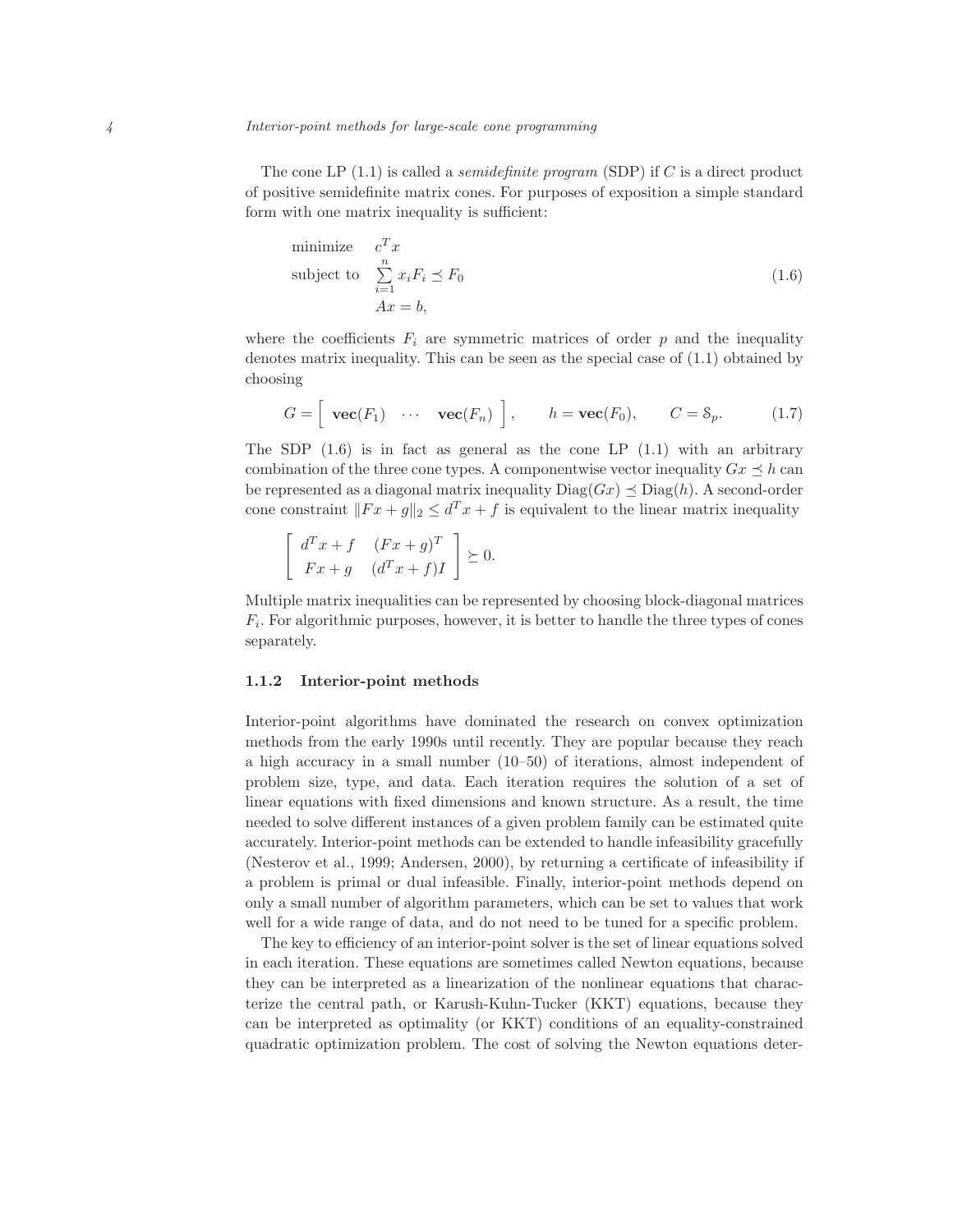mines the size of the problems that can be solved by an interior-point method. General-purpose convex optimization packages rely on sparse matrix factorizations to solve the Newton equations efficiently. This approach is very successful in linear programming where problems with several 100,000 variables and constraints are solved routinely. The success of general-purpose sparse linear programming solvers can be attributed to two facts. First, the Newton equations of a sparse LP can usually be reduced to sparse positive definite sets of equations, which can be solved very effectively by sparse Cholesky factorization methods. Second, dense linear programs, which of course are not uncommon in practice, can often be converted into sparse problems by introducing auxiliary variables and constraints. This increases the problem dimensions, but if the resulting problem is sufficiently sparse, the net gain in efficiency is often significant.

For other classes of cone optimization problems (for example, semidefinite programming), the 'sparse linear programming approach' to exploiting problem structure is less effective, either because the Newton equations are not sufficiently sparse, or because the translation of problem structure into sparsity requires an excessive number of auxiliary variables. For these problem classes, it is difficult to develop general-purpose techniques that are as efficient and scalable as linear programming solvers. Nevertheless, the recent literature contains many examples of large-scale convex optimization problems that were solved successfully by scalable customized implementations of interior-point algorithms (Benson et al., 2000; Roh and Vandenberghe, 2006; Gillberg and Hansson, 2003; Koh et al., 2007; Kim et al., 2007; Joshi and Boyd, 2008; Liu and Vandenberghe, 2009a; Wallin et al., 2009). These results were obtained by a variety of direct and iterative linear algebra techniques that take advantage of non-sparse problem structure. The purpose of this chapter is to give a survey of some of these techniques and illustrate them with applications from machine learning. There is of course a trade-off in how much effort one is prepared to make to optimize performance of an interior-point method for a specific application. We will present results for a software package, CVXOPT (Dahl and Vandenberghe, 2009), that was developed to assist in the development of custom interior-point solvers for specific problem families. It allows the user to specify an optimization problem via an operator description, i.e., by providing functions for evaluating the linear mappings in the constraints, and to supply a custom method for solving the Newton equations. This makes it possible to develop efficient solvers that exploit various types of problem structure, in a fraction of the time needed to write a custom interior-point solver from scratch. Other examples of interior-point software packages that allow customization include the QP solver OOQP (Gertz and Wright,  $2003$ ) and the Matlab-based conic solver SDPT3 (Tütüncü et al.,  $2003$ ).

## 1.2 Primal-dual interior-point methods

We first describe some implementation details for primal-dual interior-point methods based on the Nesterov-Todd scaling (Nesterov and Todd, 1997, 1998). How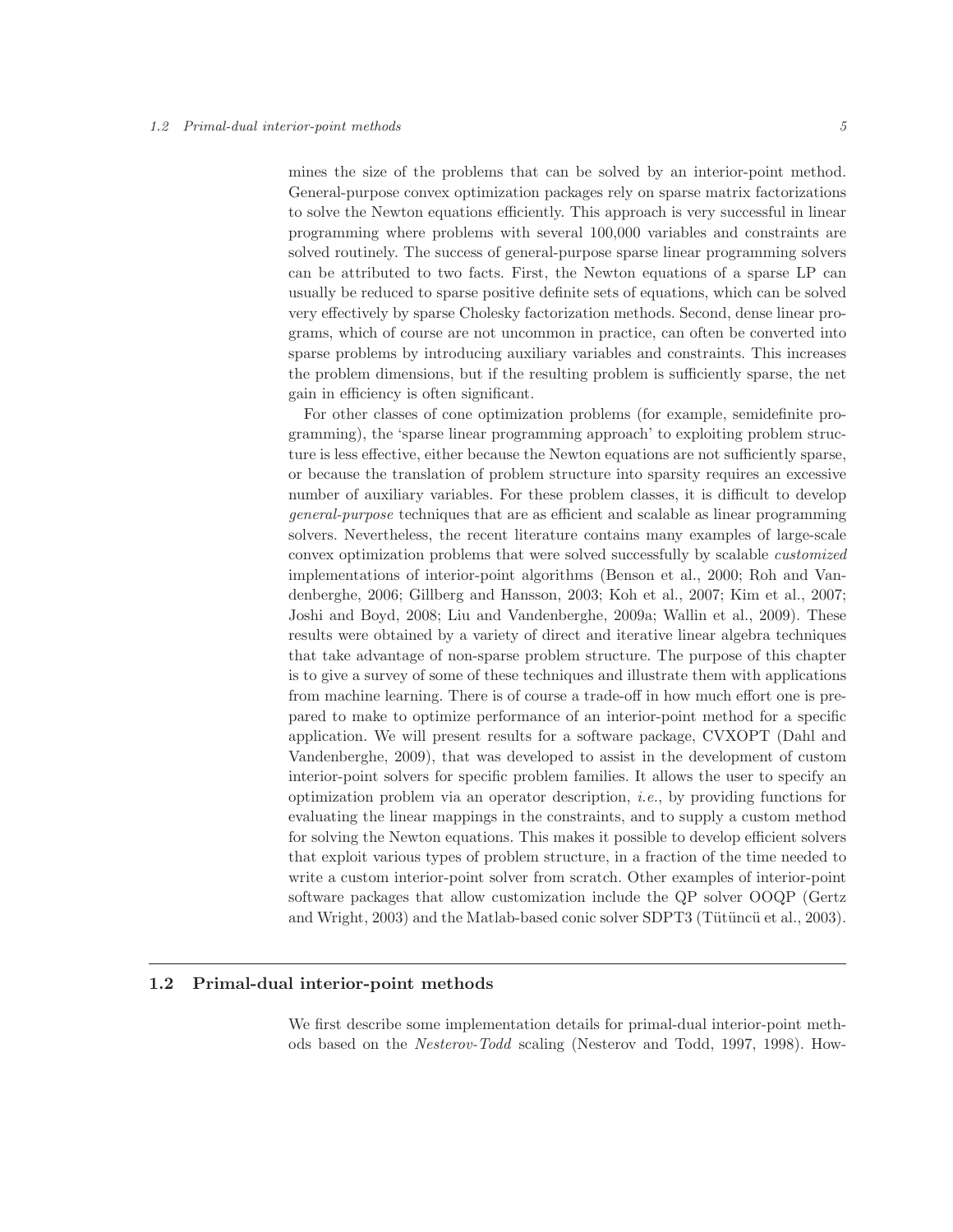ever, much of the following discussion also applies to other types of primal-dual interior-point methods for second-order cone and semidefinite programming (Helmberg et al., 1996; Kojima et al., 1997; Monteiro and Zhang, 1998).

#### 1.2.1 Newton equations

Consider the cone LP  $(1.1)$  and cone QP  $(1.2)$ . The Newton equations for a primaldual interior-point method based on the Nesterov-Todd scaling have the form

$$
\begin{bmatrix} P & A^T & G^T \\ A & 0 & 0 \\ G & 0 & -W^T W \end{bmatrix} \begin{bmatrix} \Delta x \\ \Delta y \\ \Delta z \end{bmatrix} = \begin{bmatrix} r_x \\ r_y \\ r_z \end{bmatrix}
$$
(1.8)

(with  $P = 0$  for the cone LP). The right-hand sides  $r_x$ ,  $r_y$ ,  $r_z$  change at each iteration and are defined differently in different algorithms. The matrix  $W$  is a scaling matrix that depends on the current primal and dual iterates. If the inequalities in (1.1) and (1.4) are generalized inequalities with respect to a cone of the form  $(1.3)$ , then the scaling matrix W is block-diagonal with K diagonal blocks  $W_k$ , defined as follows.

If  $C_k$  is a nonnegative orthant of dimension  $p(C_k = \mathbb{R}^p_+)$  then  $W_k$  is a positive diagonal matrix,

$$
W_k = \text{Diag}(d)
$$

for some  $d \in \mathbb{R}_{++}^p$ .

If  $C_k$  is a second-order cone of dimension  $p(C_k = \mathcal{Q}_p)$  then  $W_k$  is a positive multiple of a hyperbolic Householder matrix

$$
W_k = \beta(2vv^T - J), \qquad J = \begin{bmatrix} 1 & 0 \\ 0 & -I \end{bmatrix}, \tag{1.9}
$$

where  $\beta > 0$ ,  $v \in \mathbb{R}^p$  satisfies  $v^T J v = 1$ , and I is the identity matrix of order  $p - 1$ . The inverse of  $W_k$  is given by

$$
W_k^{-1} = \frac{1}{\beta} (2Jvv^T J - J).
$$

If  $C_k$  is a positive semidefinite cone of order  $p(C_k = S_p)$  then  $W_k$  is the matrix representation of a congruence operation:  $W_k$  and its transpose are defined by the identities

$$
W_k \mathbf{vec}(U) = \mathbf{vec}(R^T U R), \qquad W_k^T \mathbf{vec}(U) = \mathbf{vec}(R U R^T), \tag{1.10}
$$

for all U, where  $R \in \mathbb{R}^{p \times p}$  is a nonsingular matrix. The inverses of  $W_k$  and  $W_k^T$  are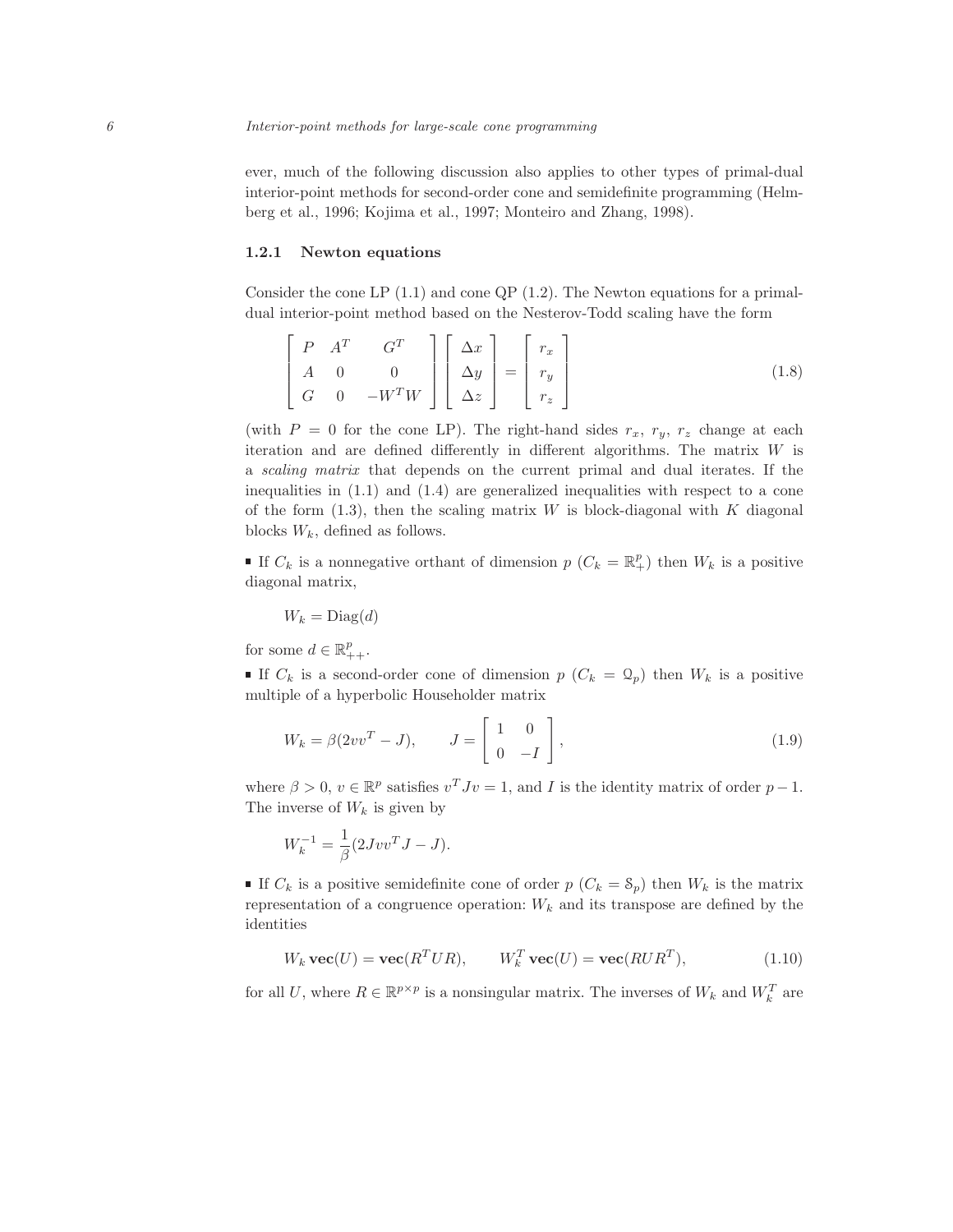## 1.2 Primal-dual interior-point methods 7

defined by

$$
W_k^{-1}
$$
 vec $(U)$  = vec $(R^{-T}UR^{-1})$ ,  $W_k^{-T}$  vec $(U)$  = vec $(R^{-1}UR^{-T})$ .

The values of the parameters d,  $\beta$ , v, R (or  $R^{-1}$ ) in these definitions depend on the current primal and dual iterates and are updated after each iteration of the interior-point algorithm.

The number of Newton equations solved per iteration varies with the type of algorithm. It is equal to two in a predictor-corrector method, three in a predictorcorrector method that uses a self-dual embedding, and it can be higher than three if iterative refinement is used. However, since the scaling  $W$  is identical for all the Newton equations solved in a single iteration, only one factorization step is required per iteration and the cost per iteration is roughly equal to the cost of solving one Newton equation.

By eliminating  $\Delta z$ , the Newton equation can be reduced to a smaller system

$$
\begin{bmatrix}\nP + G^T W^{-1} W^{-T} G & A^T \\
A & 0\n\end{bmatrix}\n\begin{bmatrix}\n\Delta x \\
\Delta y\n\end{bmatrix} =\n\begin{bmatrix}\nr_x + G^T W^{-1} W^{-T} r_z \\
r_y\n\end{bmatrix}.\n\tag{1.11}
$$

The main challenge in an efficient implementation is to exploit structure in the matrices  $P, G, A$ , when assembling the matrix

$$
P + G^T W^{-1} W^{-T} G = P + \sum_{k=1}^{K} G_k^T W_k^{-1} W_k^{-T} G_k,
$$
\n(1.12)

(where  $G_k$  is the block row of G corresponding to the kth inequality) and when solving the equation (1.11).

General-purpose solvers for cone programming rely on sparsity in  $P$ ,  $G$ , and  $A$ to solve large-scale problems. For example, if the problem does not include equality constraints, one can solve (1.11) by a Cholesky factorization of the matrix (1.12). For pure LPs or QPs  $(W$  diagonal) this matrix is typically sparse if  $P$  and  $G$  are sparse and a sparse Cholesky factorization can be used. In problems that involve all three types of cones it is more difficult to exploit sparsity. Even when  $P$  and  $G$ are sparse, the matrix (1.12) is often dense. In addition, forming the matrix can be expensive.

## 1.2.2 Customized implementations

In the following sections we will give examples of techniques for exploiting certain types of non-sparse problem structure in the Newton equations (1.8). The numerical results are obtained using the Python software package CVXOPT, which provides two mechanisms for customizing the interior-point solvers.

- Users can specify the matrices  $G, A, P$  in (1.1) and (1.2) as operators, by providing Python functions that evaluate the matrix-vector products and their adjoints.
- Users can provide a Python function for solving the Newton equation (1.8).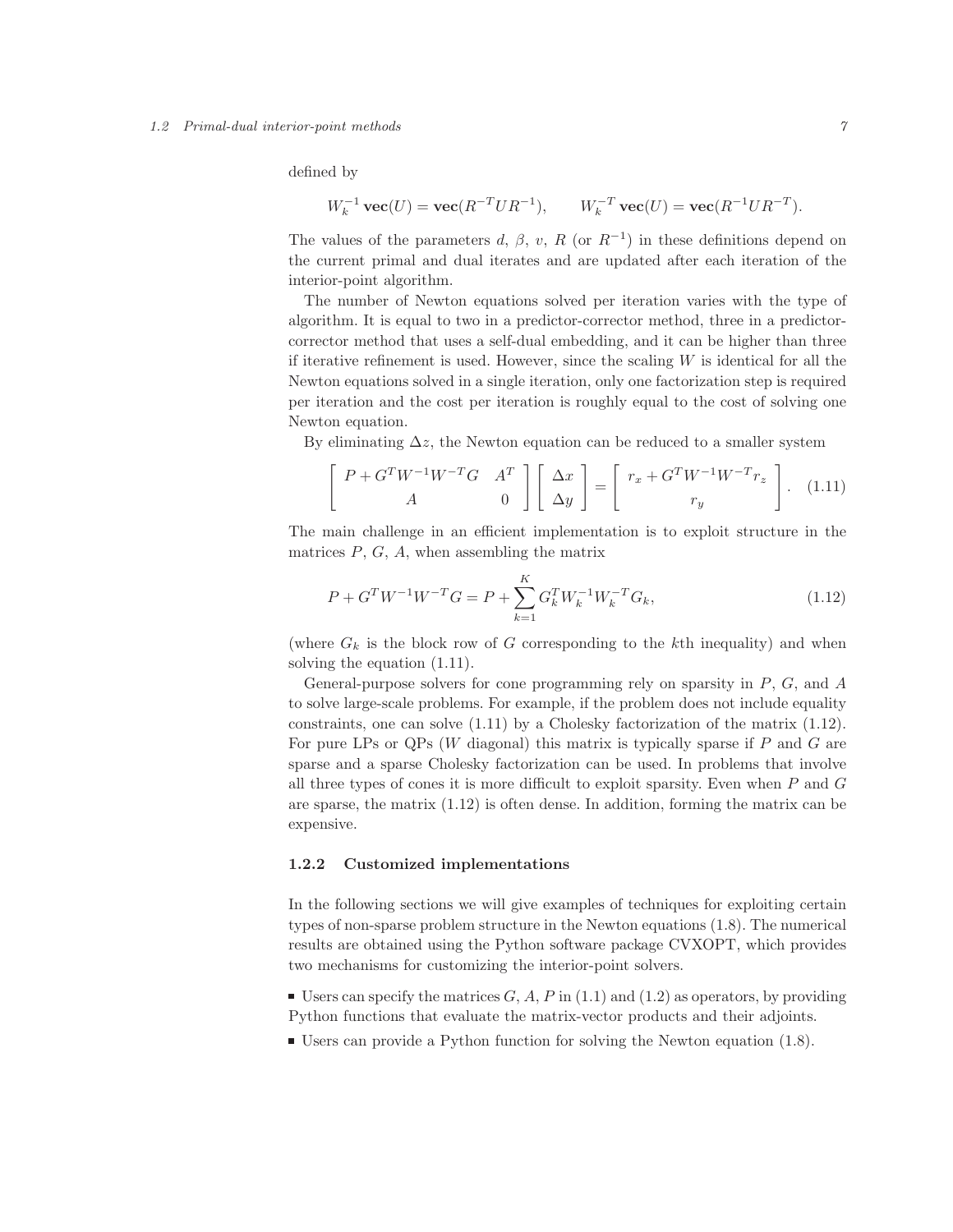This is made straightforward by certain elements of the Python syntax, as the following example illustrates. Suppose we are interested in solving several equations of the form

$$
\begin{bmatrix} -I & A^T \\ A & 0 \end{bmatrix} \begin{bmatrix} x_1 \\ x_2 \end{bmatrix} = \begin{bmatrix} b_1 \\ b_2 \end{bmatrix},
$$
\n(1.13)

with the same matrix  $A \in \mathbb{R}^{m \times n}$  and different right-hand sides  $b_1$ ,  $b_2$ . (We assume  $m \leq n$  and rank $(A) = m$ .) The equations can be solved by first solving

$$
AA^T x_2 = b_2 + Ab_1,
$$

using a Cholesky factorization of  $AA<sup>T</sup>$ , and then computing  $x_1$  from  $x_1 = A<sup>T</sup> x_2 - b_1$ . The following code defines a Python function factor() that computes the Cholesky factorization of  $C = AA^T$ , and returns a function solve() that calculates  $x_1$  and  $x_2$  for a given right-hand side b. A function call  $f = factor(A)$  therefore returns a function f that can be used to compute the solution for a particular right-hand side b as  $x1$ ,  $x2 = f(b)$ .

```
from cvxopt import blas, lapack, matrix
def factor(A):
    m, n = A.size
    C = matrix(0.0, (m, m))blas.syrk(A, C) \qquad \qquad # C := A * A^T.lapack.potrf(C) \qquad # Factor C = L * L<sup>\sim</sup>T and set C := L.
    def solve(b):
        x2 = b[-m!] + A * b[:n]lapack.potrs(C, x2) # x2 := L<sup>\sim-T * L\sim-1 * x2.</sup>
        x1 = A.T * x2 - b[:n]return x1, x2
    return solve
```
Note that the Python syntax proves very useful in this type of applications. For example, Python treats functions as other objects, so the 'factor' function can simply return a 'solve' function. Note also that the symbols A and C are used in the body of the function solve() but are not defined there. To resolve these names, Python therefore looks at the enclosing scope (the function block with the definition of  $factor()$ . These scope rules make it possible to pass problemdependent parameters to functions without using global variables.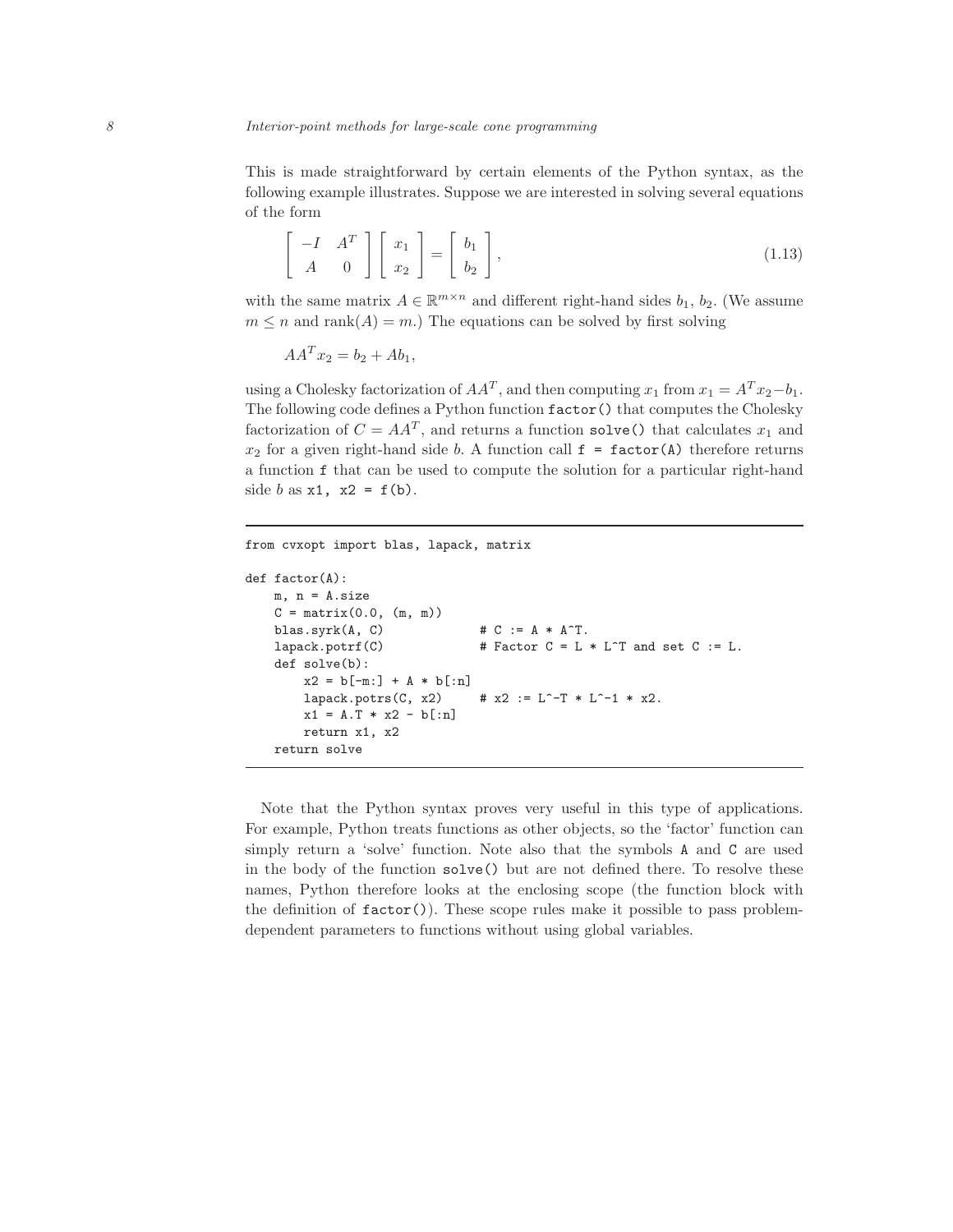## 1.3 Linear and quadratic programming

In the case of a (non-conic) LP or  $QP$  the scaling matrix  $W$  in the Newton equation (1.8) and (1.11) is a positive diagonal matrix. As already mentioned, general-purpose interior-point codes for linear and quadratic programming are very effective at exploiting sparsity in the data matrices  $P, G, A$ . Moreover many types of non-sparse problem structure can be translated into sparsity by adding auxiliary variables and constraints. Nevertheless, even in the case of LPs or QPs, it is sometimes advantageous to exploit problem structure directly by customizing the Newton equation solver. In this section we discuss a few examples.

#### 1.3.1  $\ell_1$ -Norm approximation

The basic idea is illustrated by the  $\ell_1$ -norm approximation problem

$$
\text{minimize} \quad \|Xu - d\|_1,\tag{1.14}
$$

with  $X \in \mathbb{R}^{m \times n}$ ,  $d \in \mathbb{R}^m$ , and variable  $u \in \mathbb{R}^n$ . This is equivalent to an LP with  $m + n$  variables and  $2m$  constraints,

minimize 
$$
\mathbf{1}^T v
$$
  
\nsubject to  $\begin{bmatrix} X & -I \\ -X & -I \end{bmatrix} \begin{bmatrix} u \\ v \end{bmatrix} \preceq \begin{bmatrix} d \\ -d \end{bmatrix}$  (1.15)

with 1 the m-vector with entries equal to one. The reduced Newton equation  $(1.11)$ for this LP is

$$
\begin{bmatrix}\nX^{T}(W_{1}^{-2} + W_{2}^{-2})X & X^{T}(W_{2}^{-2} - W_{1}^{-2}) \\
(W_{2}^{-2} - W_{1}^{-2})X & W_{1}^{-2} + W_{2}^{-2}\n\end{bmatrix}\n\begin{bmatrix}\n\Delta u \\
\Delta v\n\end{bmatrix} =\n\begin{bmatrix}\nr_{u} \\
r_{v}\n\end{bmatrix}
$$
\n(1.16)

where  $W_1$  and  $W_2$  are positive diagonal matrices. (To simplify the notation, we do not propagate the expressions for the right-hand sides when applying block elimination.) By eliminating the variable  $\Delta v$  the Newton equation can be further reduced to an equation

$$
X^TDX\Delta u = r,
$$

where  $D$  is the positive diagonal matrix

$$
D = 4W_1^{-2}W_2^{-2}(W_1^{-2} + W_2^{-2})^{-1} = 4(W_1^2 + W_2^2)^{-1}.
$$

The cost of solving the  $\ell_1$ -norm approximation problem is therefore equal to a small multiple (10–50) of the cost of solving the same problem in  $\ell_2$ -norm, *i.e.*, solving the normal equations  $X^T X u = X^T d$  of the corresponding least-squares problem (Boyd and Vandenberghe, 2004, page 617).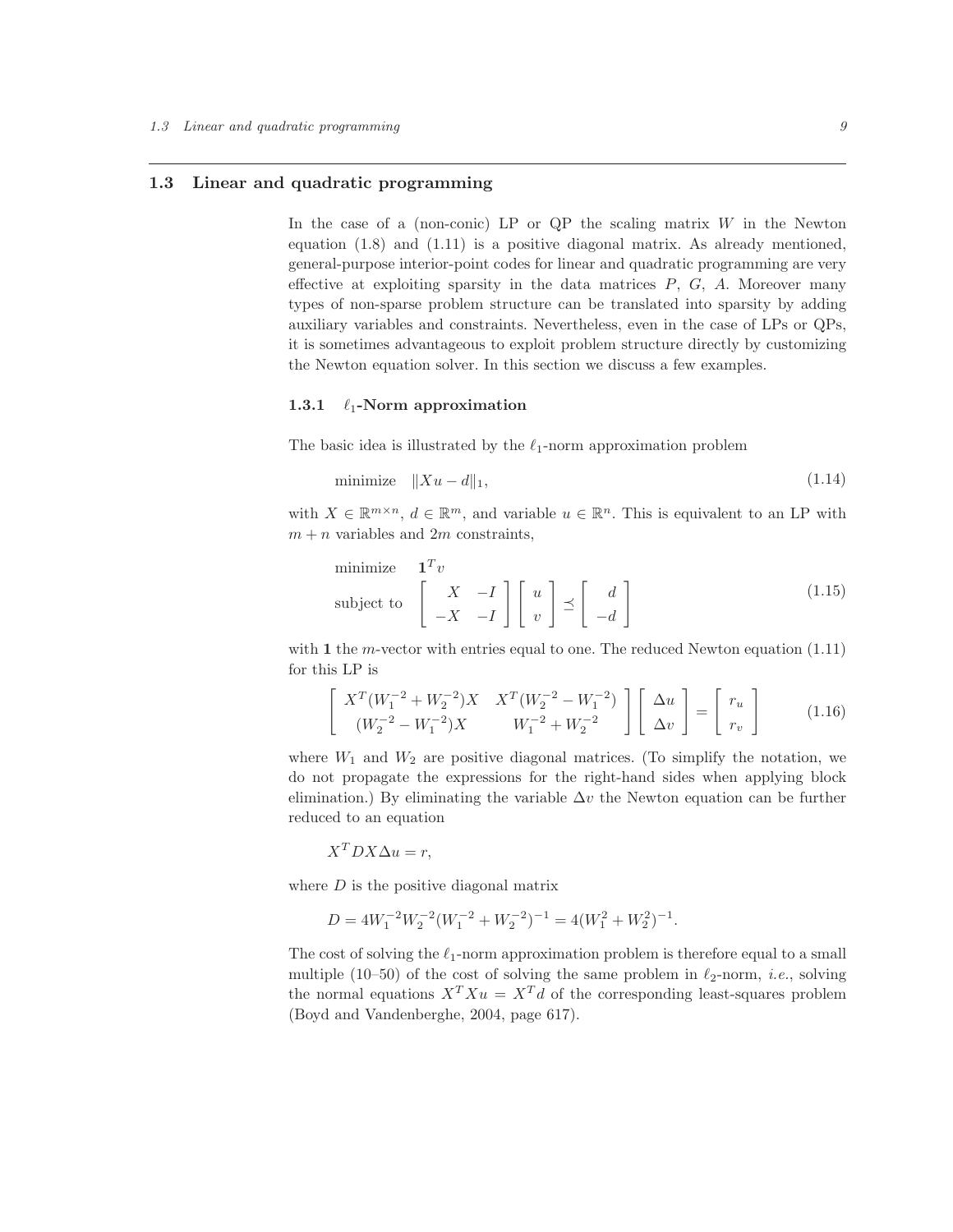The Python code shown below exploits this fact. The matrix

$$
G = \left[ \begin{array}{cc} X & -I \\ -X & -I \end{array} \right]
$$

is specified via a Python function G that evaluates the matrix-vector products with G and  $G<sup>T</sup>$ . The function F factors the matrix  $X<sup>T</sup>DX$  and returns a 'solve' routine f that takes the right-hand side of (1.8) as its input argument and replaces it with the solution. The input argument of  $F$  is the scaling matrix  $W$  stored as a Python dictionary W containing the various parameters of W. The last line calls the CVXOPT cone LP solver. The code can be further optimized by a more extensive use of the BLAS.

```
from cvxopt import lapack, solvers, matrix, mul, div
m, n = X.size
def G(x, y, alpha = 1.0, beta = 0.0, trans = 'N'):
   if trans == 'N': # y := alpha * G * x + beta * y
       u = X * x[:n]y[:m] = alpha * ( u - x[n:] ) + beta * y[:m]
       y[m:] = alpha * (-u - x[n:] ) + beta * y[m:]else: # y := alpha * G' * x + beta * yy[:n] = alpha * X.T * (x[:m] - x[m:]) + beta * y[:n]y[n:] = -alpha1pha * (x[:m] + x[m:]) + beta * y[n:]def F(W):
   d1, d2 = W['d'][:m]**2, W['d'][m:]**2
   D = 4*(d1 + d2)**-1A = X.T * spdiag(D) * Xlapack.potrf(A)
   def f(x, y, z):
        x[:n] += X.T * ( mul( div(d2 - d1, d1 + d2), x[n:]) +
           mul( .5*D, z[::m] - z[m:] ) )lapack.potrs(A, x)
       u = X * x[:n]x[n:] = div( x[n:] - div(z[:,m], d1) - div(z[m:], d2) +mul(d1**-1 - d2**-1, u), d1**-1 + d2**-1)
       z[ := ] = div(u - x[n:] - z[ :=], W['d'][:m])z[m:] = div(-u - x[n:] - z[m:], W['d'] [m:]])return f
c = matrix(n*[0.0] + m*[1.0])h = matrix([d, -d])sol = solvers.conelp(c, G, h, kktsolver = F)
```
Table 1.1 shows the result of an experiment with six randomly generated dense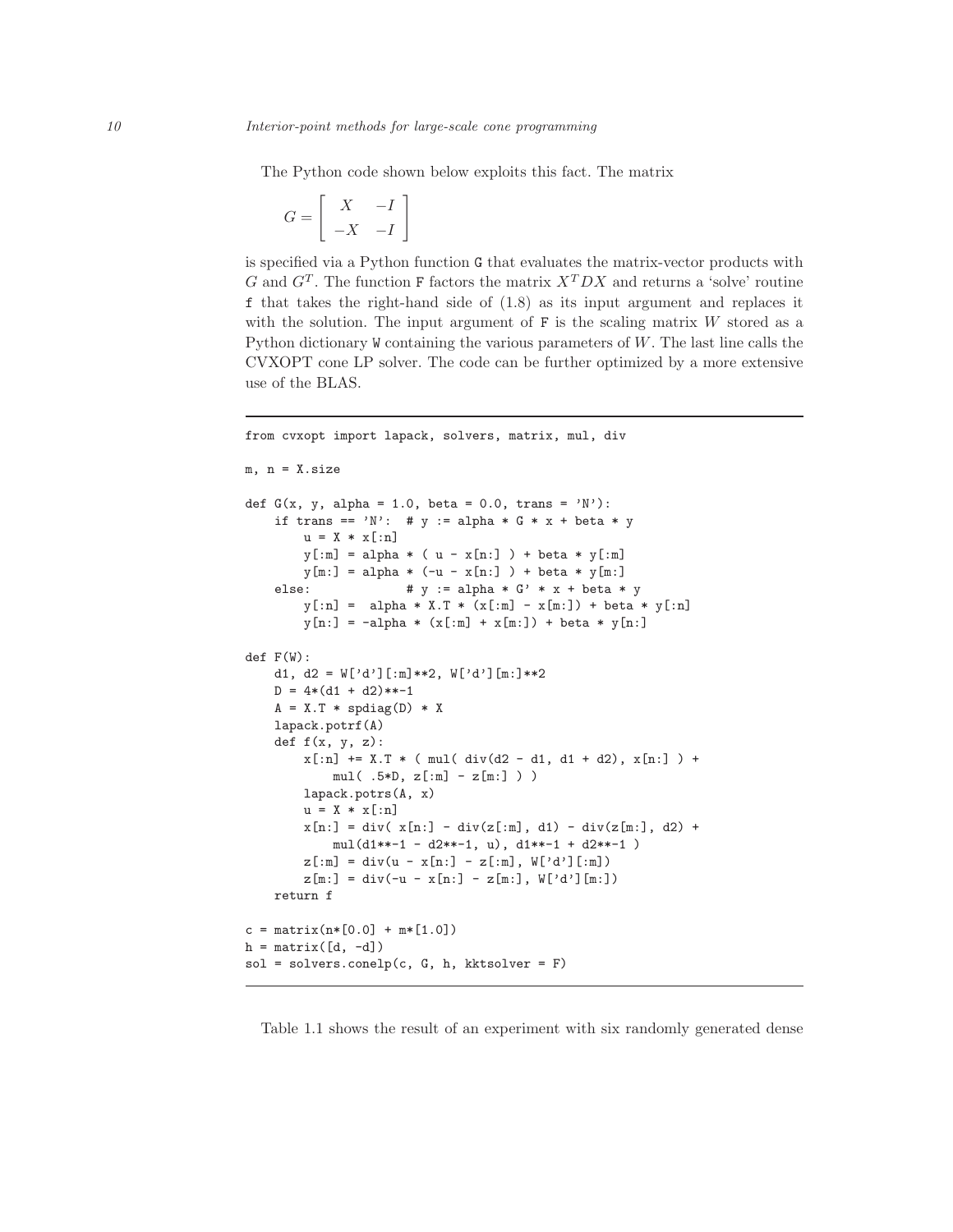#### 1.3 Linear and quadratic programming 11

| m    | $\boldsymbol{n}$ | <b>CVXOPT</b> | CVXOPT/BLAS | MOSEK (1.15) | MOSEK (1.17) |
|------|------------------|---------------|-------------|--------------|--------------|
| 500  | 100              | 0.12          | 0.06        | 0.75         | 0.40         |
| 1000 | 100              | 0.22          | 0.11        | 1.53         | 0.81         |
| 1000 | <b>200</b>       | 0.52          | 0.29        | 1.95         | 1.06         |
| 2000 | <b>200</b>       | 1.23          | 0.60        | 3.87         | 2.19         |
| 1000 | 500              | 2.44          | 1.32        | 3.63         | 2.38         |
| 2000 | 500              | 5.00          | 2.68        | 7.44         | 5.11         |
| 2000 | 1000             | 17.1          | 9.52        | 32.4         | 12.8         |

Table 1.1: Solution times (seconds) for six randomly generated dense  $\ell_1$ norm approximation problems of dimension  $m \times n$ . Column 3 gives the CPU times for the customized CVXOPT code. Column 4 gives the CPU times for a customized CVXOPT code with more extensive use of the BLAS for matrixvector and matrix-matrix multiplications. Columns 5 and 6 shows the times for the interior point solver in MOSEK v6 (with basis identification turned off) applied to the LPs (1.15) and (1.17), respectively.

matrices  $X$ . We compare the speed of the customized CVXOPT solver shown above, the same solver with further BLAS optimizations, and the general-purpose LP solver in MOSEK (MOSEK ApS, 2010), applied to the LP (1.15). The last column shows the results for MOSEK applied to the equivalent formulation

minimize 
$$
\mathbf{1}^T v + \mathbf{1}^T w
$$
  
subject to  $Xu - d = v - w$   
 $v \succeq 0, \quad w \succeq 0.$  (1.17)

The times are in seconds on an Intel Core 2 Quad Q9550 (2.83 GHz) with 4GB of memory.

The table shows that a customized solver, implemented in Python with a modest programming effort, can be competitive with one of the best general-purpose sparse linear programming codes. In this example, the customized solver takes advantage of the fact that the dense matrix  $X$  appears in two positions of the matrix  $G$ . This property is not exploited by a general-purpose sparse solver.

# 1.3.2 Least-squares with  $\ell_1$ -norm regularization

As a second example, we consider a least-squares problem with  $\ell_1$ -norm regularization,

minimize  $||Xu - d||_2^2 + ||u||_1$ ,

with  $X \in \mathbb{R}^{m \times n}$ . The problem is equivalent to a QP

$$
\begin{array}{ll}\text{minimize} & (1/2) \| Xu - d \|_2^2 + \mathbf{1}^T v\\ \text{subject to} & -v \le u \le v,\end{array} \tag{1.18}
$$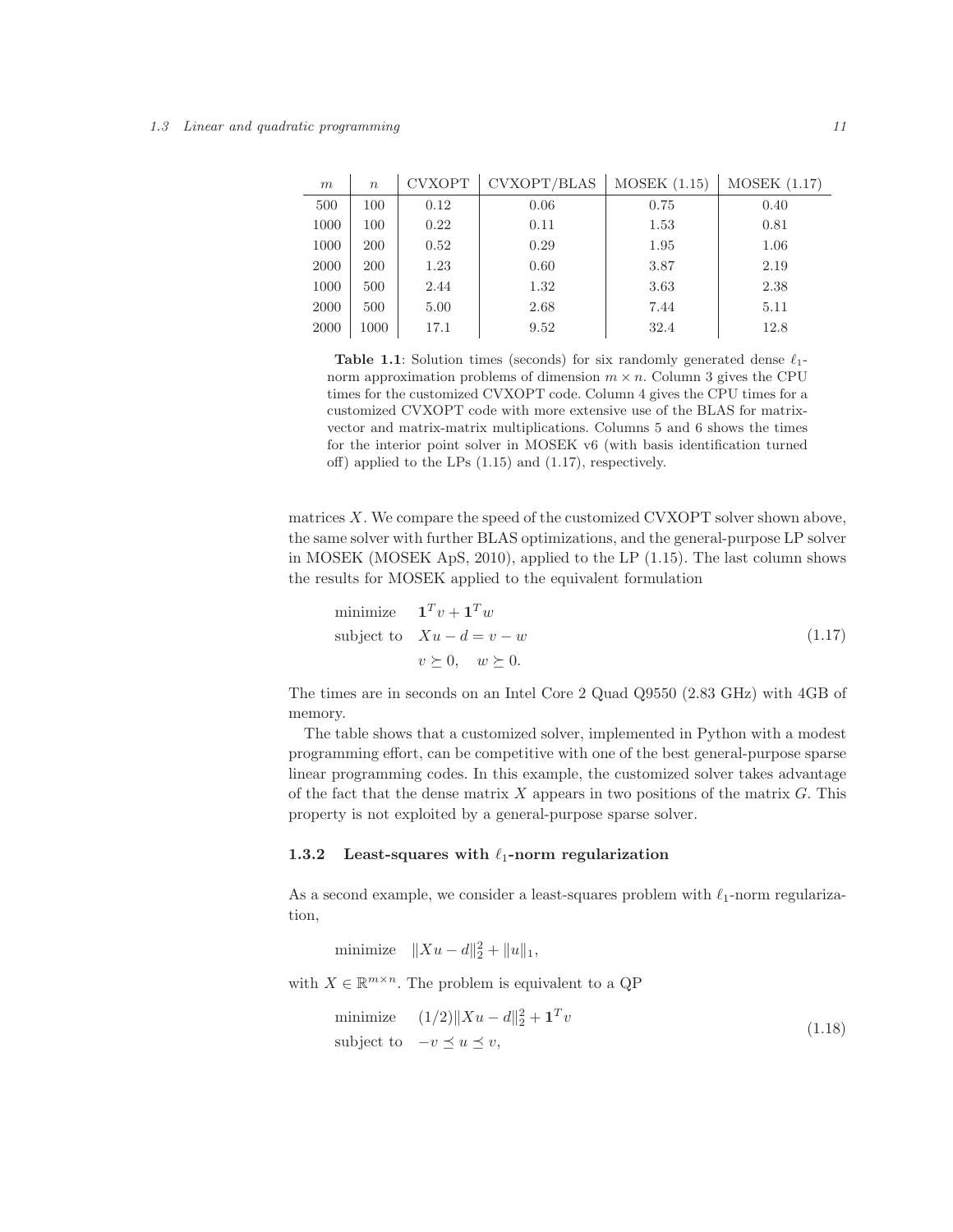| m   | $\boldsymbol{n}$ | <b>CVXOPT</b> | <b>MOSEK (1.18)</b> | MOSEK (1.20) |
|-----|------------------|---------------|---------------------|--------------|
| 50  | 200              | 0.02          | 0.35                | 0.32         |
| 50  | 400              | 0.03          | 1.06                | 0.59         |
| 100 | 1000             | 0.12          | 9.57                | 1.69         |
| 100 | 2000             | 0.24          | 66.5                | 3.43         |
| 500 | 1000             | 1.19          | 10.1                | 7.54         |
| 500 | 2000             | 2.38          | 68.6                | 17.6         |

Table 1.2: Solution times (seconds) for 6 randomly generated dense leastsquares problems with  $\ell_1$ -norm regularization. The matrix X has dimension  $m \times n$ . Column 3 gives the CPU times for the customized CVXOPT code. Column 4 shows the times for MOSEK applied to (1.18). Column 5 shows the times for MOSEK applied to (1.20).

with  $2n$  variables and  $2n$  constraints. The reduced Newton equation (1.11) for this QP is

$$
\begin{bmatrix} X^T X + W_1^{-2} + W_2^{-2} & W_2^{-2} - W_1^{-2} \ W_2^{-2} - W_1^{-2} & W_1^{-2} + W_2^{-2} \end{bmatrix} \begin{bmatrix} \Delta u \\ \Delta v \end{bmatrix} = \begin{bmatrix} r_u \\ r_v \end{bmatrix}
$$

where  $W_1$  and  $W_2$  are diagonal. Eliminating  $\Delta v$  as in the example of section 1.3.1 results in a positive definite equation of order  $n$ 

 $(X^T X + D)\Delta u = r$ ,

where  $D = 4(W_1^2 + W_2^2)^{-1}$ . Alternatively, we can apply the matrix inversion lemma and convert this to an equation of order m

$$
(XD^{-1}X^T + I)\Delta \tilde{u} = \tilde{r}.\tag{1.19}
$$

The second option is attractive when  $n \gg m$ , but requires a customized interiorpoint solver, since the matrix  $D$  depends on the current iterates. A general-purpose QP solver applied to (1.18), on the other hand, is expensive if  $n \gg m$ , since it does not recognize the low-rank structure of the matrix  $X^T X$  in the objective.

Table 1.2 shows the result of an experiment with randomly generated dense matrices  $X$ . We compare the speed of a customized QP solver with the generalpurpose QP solver in MOSEK applied to the QP (1.18) and the equivalent QP

minimize 
$$
(1/2)w^Tw + \mathbf{1}^T v
$$
  
subject to  $-v \le x \le v$   
 $Xu - w = d$  (1.20)

with variables  $u, v, w$ . Although this last formulation has more variables and constraints than (1.18), MOSEK solves it more efficiently because it is sparser. For the custom solver the choice between (1.18) and (1.20) is irrelevant because the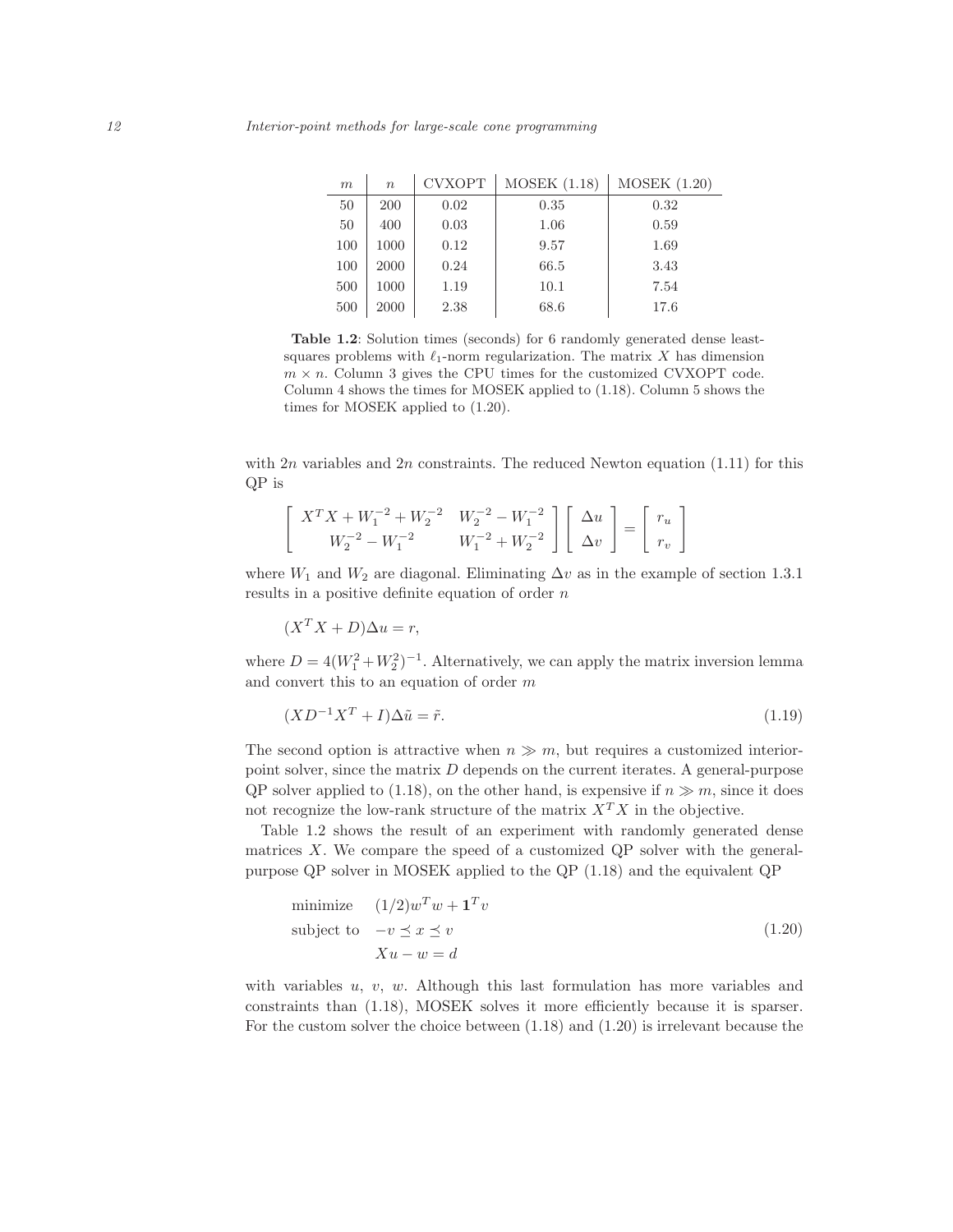Newton equations for both QPs reduce to an equation of the form (1.19).

#### 1.3.3 Support vector machine training

A well-known example of the technique in the previous section arises in the training of support vector machine classifiers, via the QP

minimize 
$$
(1/2)u^T Qu - d^T u
$$
  
subject to  $0 \leq \text{Diag}(d)u \leq \gamma \mathbf{1}$   
 $\mathbf{1}^T u = 0$  (1.21)

In this problem Q is the kernel matrix and has entries  $Q_{ij} = k(x_i, x_j), i, j =$  $1, \ldots, N$ , where  $x_1, \ldots, x_N \in \mathbb{R}^n$  are the training examples and  $k : \mathbb{R}^n \times \mathbb{R}^n \to \mathbb{R}$ is a positive definite kernel function. The vector  $d \in \{-1, +1\}^N$  contains the labels of the training vectors. The parameter  $\gamma$  is given. The reduced Newton equation for (1.21) is

$$
\begin{bmatrix} Q + W_1^{-2} + W_2^{-2} & 1 \ 1^T & 0 \end{bmatrix} \begin{bmatrix} \Delta u \\ \Delta y \end{bmatrix} = \begin{bmatrix} r_u \\ r_y \end{bmatrix}.
$$
 (1.22)

This equation is expensive to solve when  $N$  is large because the kernel matrix  $Q$  is generally dense. If the linear kernel  $k(v, \tilde{v}) = v^T \tilde{v}$  is used, the kernel matrix can be written as  $Q = XX^T$  where  $X \in \mathbb{R}^{N \times n}$  is the matrix with rows  $x_i^T$ . If  $N \gg n$ , we can apply the matrix inversion lemma as in the previous example, and reduce the Newton equation to an equation

$$
(I + X^T(W_1^{-2} + W_2^{-2})^{-1}X) \Delta w = r
$$

of order n. This method for exploiting low-rank structure or diagonal-plus-lowrank structure in the kernel matrix Q is well known in machine learning (Ferris and Munson, 2003; Fine and Scheinberg, 2002).

Crammer and Singer (2001) have extended the binary SVM classifier to classification problems with more than two classes. The training problem of the Crammer-Singer multiclass SVM can be expressed as a QP

minimize 
$$
(1/2) \text{Tr}(U^T QU) - \text{Tr}(E^T U)
$$
  
subject to  $U \preceq \gamma E$   
 $U\mathbf{1}_m = 0$  (1.23)

with a variable  $U \in \mathbb{R}^{N \times m}$ , where N is the number of training examples and m the number of classes. As in the previous section,  $Q$  is a kernel matrix with entries  $Q_{ij} = k(x_i, x_j), i, j = 1, ..., N$ . The matrix  $E \in \mathbb{R}^{N \times m}$  is defined as

$$
E_{ij} = \begin{cases} 1 & \text{training example } i \text{ belongs to class } j \\ 0 & \text{otherwise.} \end{cases}
$$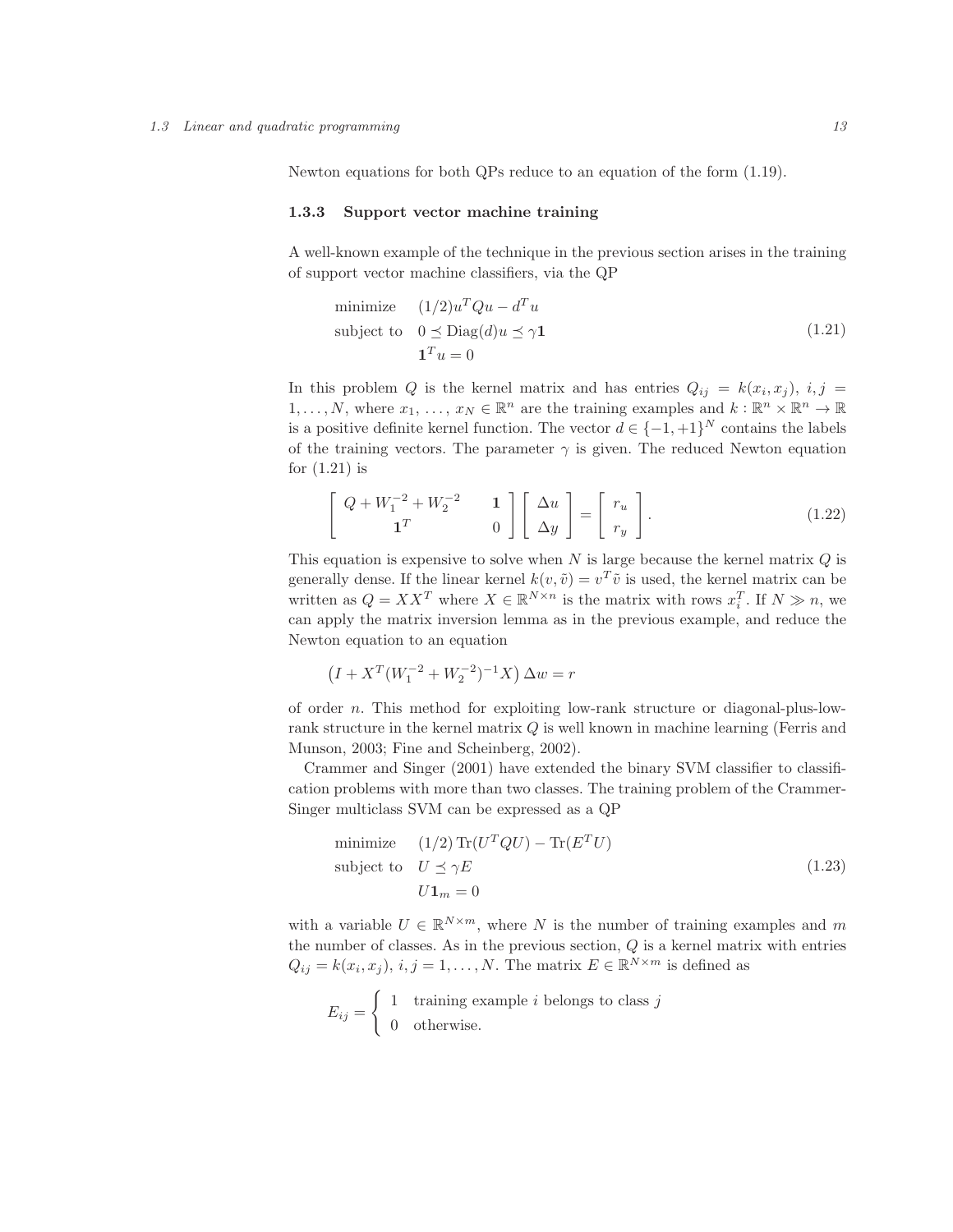The inequality  $U \preceq \gamma E$  denotes componentwise inequality between matrices. From the optimal solution  $U$  one obtains the multiclass classifier, which maps a test point  $x$  to the class number

$$
\underset{j=1,...,m}{\operatorname{argmax}} \sum_{i=1}^{N} U_{ij} k(x_i,x).
$$

An important drawback of this formulation, compared to multiclass classifiers based on a combination of binary classifiers, is the high cost of solving the QP (1.23), which has  $Nm$  variables,  $Nm$  inequality constraints, and N equality constraints. Let us therefore examine the reduced Newton equations,

| $Q+W_1^{-2}$ |                     |                 |                                                                                                                                                                                                               |  |  |  |
|--------------|---------------------|-----------------|---------------------------------------------------------------------------------------------------------------------------------------------------------------------------------------------------------------|--|--|--|
|              | $Q+W_2^{-2} \cdots$ |                 |                                                                                                                                                                                                               |  |  |  |
|              |                     |                 | $Q + W_m^{-2}$ $I$ $\begin{bmatrix} \Delta u_1 \\ \Delta u_2 \\ \vdots \\ \Delta u_m \\ \Delta u_m \end{bmatrix} = \begin{bmatrix} \cdot & u_1 \\ r_{u_2} \\ \vdots \\ \cdot \\ r_{u_m} \\ r_y \end{bmatrix}$ |  |  |  |
|              |                     |                 |                                                                                                                                                                                                               |  |  |  |
|              |                     | $\sim$ . $\sim$ |                                                                                                                                                                                                               |  |  |  |

with variables  $\Delta u_k$ ,  $\Delta y \in \mathbb{R}^N$ . The variables  $\Delta u_k$  are the columns of the search direction  $\Delta U$  corresponding to the variable U in (1.23). Eliminating the variables  $\Delta u_k$  gives an equation  $H\Delta y = r$  with

$$
H = \sum_{k=1}^{m} (Q + W_k^{-2})^{-1}.
$$

Now suppose the linear kernel is used, and  $Q = XX^T$  with  $X \in \mathbb{R}^{N \times n}$  and N large (compared to  $mn$ ). Then we can exploit the low rank structure in  $Q$  and write  $H$ as

$$
H = \sum_{k=1}^{m} (W_k^2 - W_k^2 X (I + X^T W_k^2 X)^{-1} X^T W_k^2)
$$
  
= 
$$
D - Y Y^T
$$

where  $D = \sum_{k} W_k^2$  is diagonal and Y is an  $N \times mn$  matrix

$$
Y = \left[ \begin{array}{cc} W_1^2 X L_1^{-1} & W_2^2 X L_2^{-1} & \cdots & W_m^2 X L_m^{-1} \end{array} \right]
$$

where  $L_k$  is a Cholesky factor of  $I + X^T W_k^2 X = L_k L_k^T$ . A second application of the matrix inversion lemma gives

$$
\Delta y = (D - YY^T)^{-1}r
$$
  
=  $(D^{-1} + D^{-1}Y(I + Y^TD^{-1}Y)^{-1}Y^TD^{-1})r$ .

The largest dense matrix that needs to be factored in this method is the  $mn \times$ mn matrix  $I + Y^T D^{-1} Y$ . For large N the cost is dominated by the matrix products  $X^T W_i^2 D^{-1} W_j^2 X$ ,  $i, j = 1, ..., m$ , needed to compute  $Y^T D^{-1} Y$ . This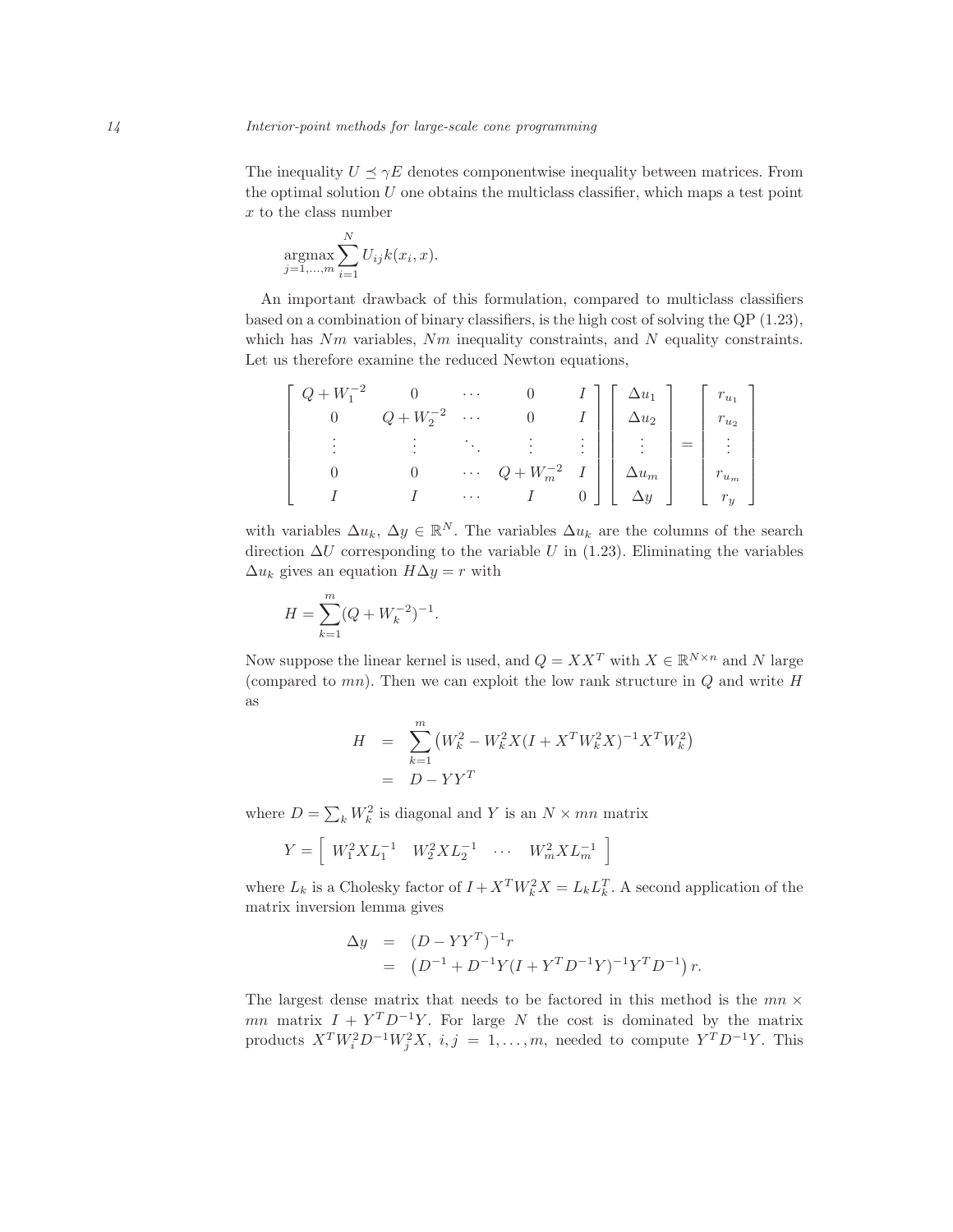| N     | time  | iterations | test error |
|-------|-------|------------|------------|
| 10000 | 5699  | 27         | $8.6\%$    |
| 20000 | 12213 | 33         | $4.0\%$    |
| 30000 | 35738 | 38         | 2.7%       |
| 40000 | 47950 | 39         | $2.0\%$    |
| 50000 | 63592 | 42         | $1.6\%$    |
| 60000 | 82810 | 46         | 1.3%       |

Table 1.3: Solution times (seconds) and numbers of iterations for the multiclass SVM training problem applied to the MNIST set of handwritten digits ( $m = 10$  classes,  $n = 785$  features).

takes  $O(m^2n^2N)$  operations.

In table 1.3 we show computational results for the multiclass classifier applied to the MNIST handwritten digit data set (LeCun and Cortes, 1998). The images are  $28 \times 28$ . We add a constant feature to each training example, so the dimension of the feature space is  $n = 1 + 28^2 = 785$ . We use  $\gamma = 10^5/N$ . For the largest N, the QP (1.23) has 600, 000 variables and inequality constraints, and 60000 equality constraints.

# 1.4 Second-order cone programming

Several authors have provided detailed studies of techniques for exploiting sparsity in SOCPs (Andersen et al., 2003; Goldfarb and Scheinberg, 2005). The coefficient matrix  $(1.12)$  of the reduced Newton equation of a linear and quadratic cone program with K second-order cone constraints of dimension  $p_1, \ldots, p_K$ , is

$$
P + \sum_{k=1}^{K} G_k^T W_k^{-2} G_k, \qquad W_k^{-1} = \frac{1}{\beta_k} (2J v_k v_k^T J - J). \tag{1.24}
$$

The scaling matrices are parameterized by parameters  $\beta_k > 0$  and  $v_k \in \mathbb{R}^{p_k}$  with  $v_k^T J v_k = 1$  and J the sign matrix defined in (1.9). We note that

$$
W_k^{-2} = \frac{1}{\beta^2} (2w_k w_k^T - J) = \frac{1}{\beta^2} (I + 2w_k w_k^T - 2e_0 e_0^T), \qquad w_k = \begin{bmatrix} v_k^T v_k \\ -2v_k v_k v_k \end{bmatrix}
$$

where  $e_0$  is the first unit vector in  $\mathbb{R}^p$ ,  $v_{k0}$  is the first entry of  $v_k$ , and  $v_{k1}$  is the  $(p-1)$ -vector of the other entries. Therefore

$$
G_k^T W_k^{-2} G_k = \frac{1}{\beta^2} \left( G_k^T G_k + 2(G_k^T w_k) (G_k^T w_k)^T - 2(G_k^T e_0) (G_k^T e_0)^T \right),
$$

*i.e.*, a multiple of  $G_k^T G_k$  plus a rank-two term.

We can distinguish two cases when examining the sparsity of the sum (1.24). If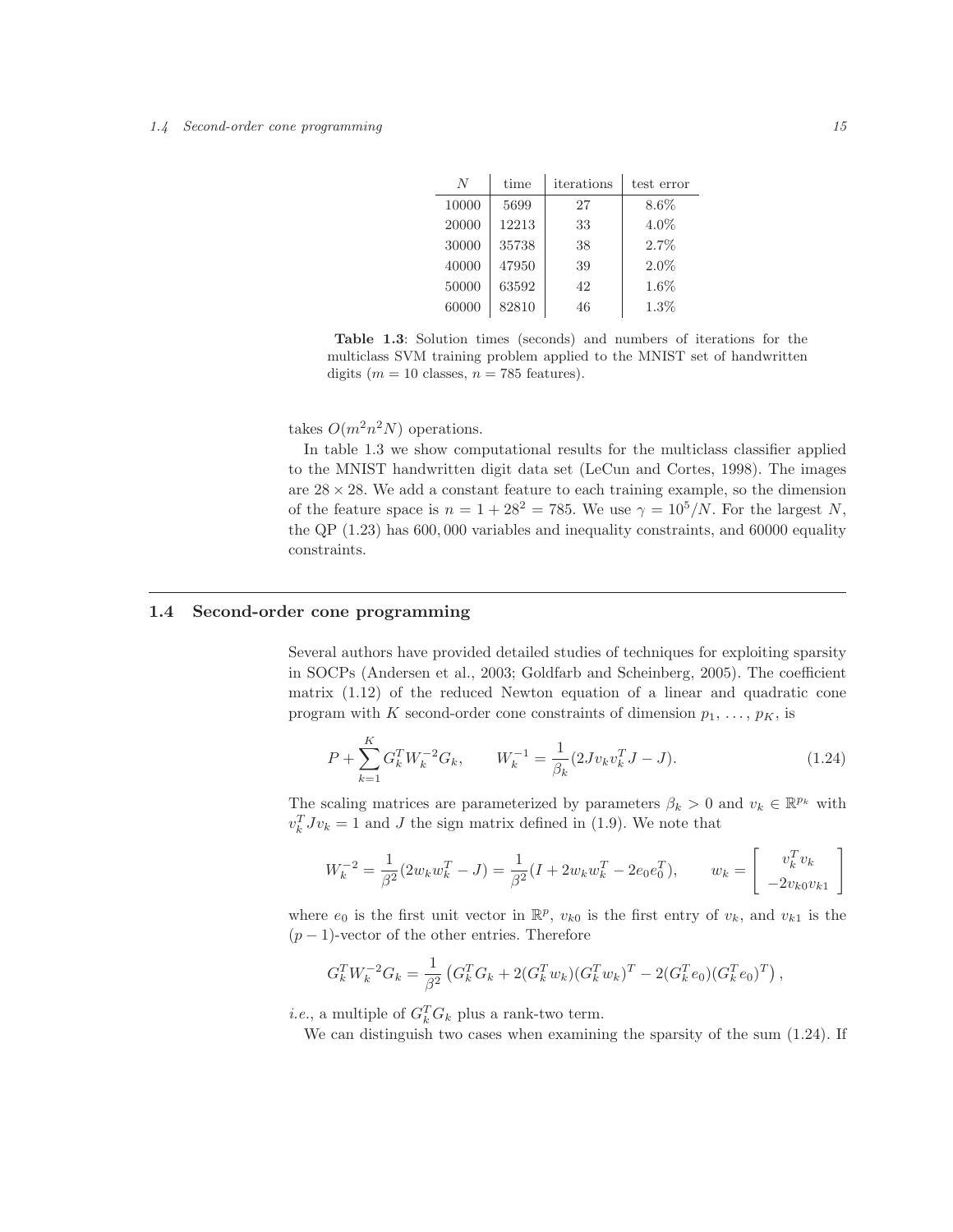the dimensions  $p_k$  of the second-order cones are small, then the matrices  $G_k$  are likely to have many zero columns and the vectors  $G_k^T w_k$  will be sparse (for generic dense  $w_k$ ). Therefore the products  $G_k^T W_k^{-2} G_k$  and the entire matrix (1.24) are likely to be sparse. At the extreme end  $(p_k = 1)$  this reduces to the situation in linear programming where the matrix (1.12) has the sparsity of  $P + G^T G$ .

The second case arises when the dimensions  $p_k$  are large. Then  $G_k^T w_k$  is likely to be dense which results in a dense matrix (1.24). If  $K \ll n$ , we can still separate the sum (1.24) in a sparse part and a few dense rank-one terms, and apply techniques for handling dense rows in sparse linear programs (Andersen et al., 2003; Goldfarb and Scheinberg, 2005).

## Robust support vector machine training

Second-order cone programming has found wide application in robust optimization. As an example, we discuss the robust SVM formulation of Shivaswamy et al. (2006). This problem can be expressed as a cone QP with second-order cone constraints:

minimize 
$$
(1/2)w^T w + \gamma \mathbf{1}^T v
$$
  
\nsubject to  $\text{Diag}(d)(Xw + b\mathbf{1}) \succeq \mathbf{1} - v + Eu$   
\n $v \succeq 0$   
\n $||S_j w||_2 \leq u_j, \quad j = 1, ..., t.$  (1.25)

The variables are  $w \in \mathbb{R}^n$ ,  $b \in \mathbb{R}$ ,  $v \in \mathbb{R}^N$ , and  $u \in \mathbb{R}^t$ . The matrix  $X \in \mathbb{R}^{N \times n}$ has as its rows the training examples  $x_i^T$  and the vector  $d \in \{-1,1\}^N$  contains the training labels. For  $t = 0$ , the term Eu and the norm constraints are absent, and the problem reduces to the standard linear SVM

minimize 
$$
(1/2)w^Tw + \gamma \mathbf{1}^T v
$$
  
\nsubject to  $d_i(x_i^Tw + b) \ge 1 - v_i$ ,  $i = 1,..., N$   
\n $v \succeq 0$ . (1.26)

In problem (1.25) the inequality constraints in (1.26) are replaced by a robust version that incorporates a model of the uncertainty in the training examples. The uncertainty is described by t matrices  $S_i$ , with t ranging from 1 to N, and an  $N \times n$ -matrix E with 0-1 entries and exactly one entry equal to one in each row. The matrices  $S_j$  can be assumed to be symmetric positive semidefinite. To interpret the constraints, suppose  $E_{ij} = 1$ . Then the constraint in (1.25) that involves training example  $x_i$  can be written as a second-order cone constraint

$$
d_i(x_i^T w + b) - ||S_j w||_2 \ge 1 - v_i.
$$

This is equivalent to

$$
\inf_{\|\eta\|_2 \le 1} (d_i(x_i + S_j \eta)^T w + b) \ge 1 - v_i.
$$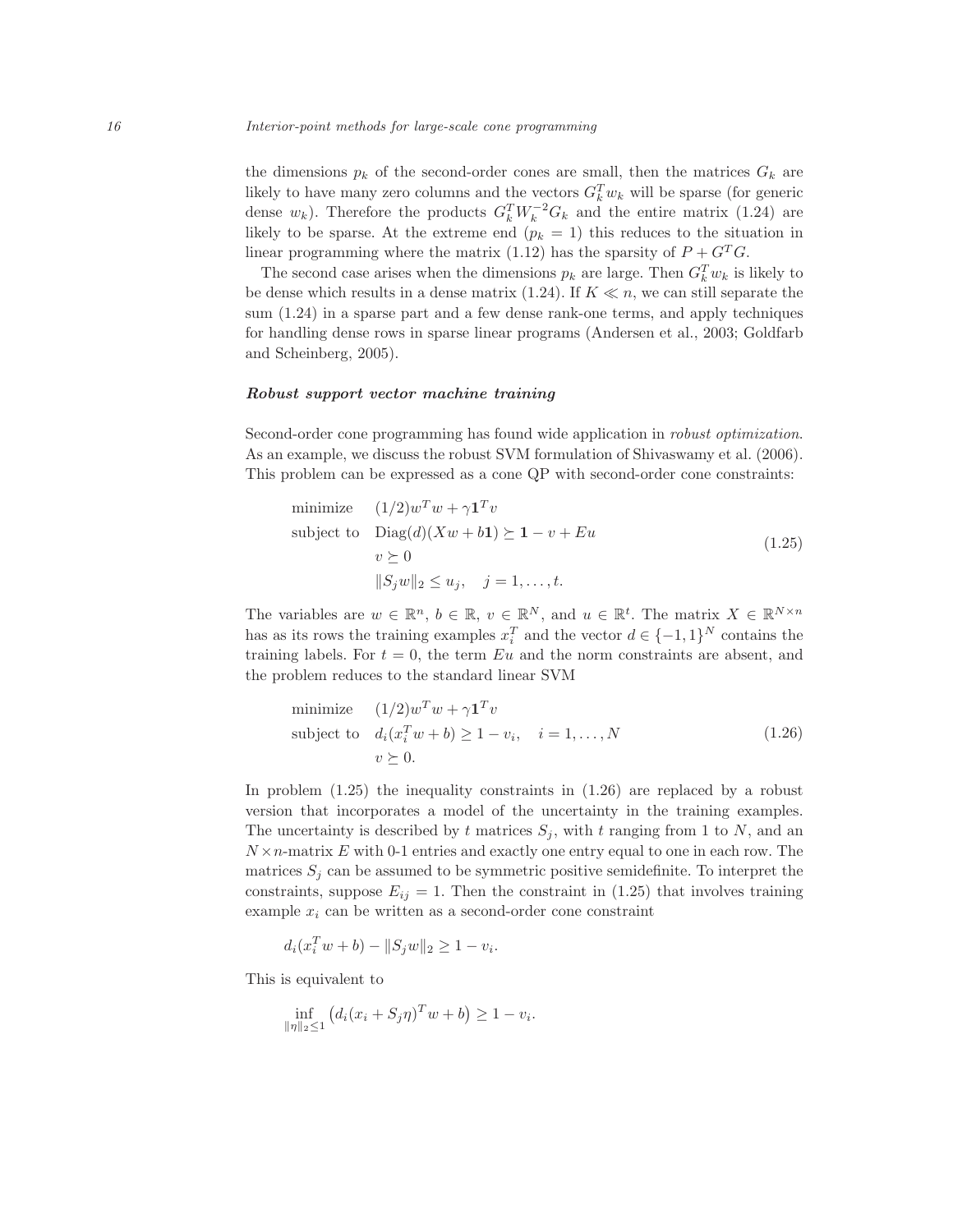| N     |      |      | $t = 2$ $t = 10$ $t = 50$ $t = 100$ |      |
|-------|------|------|-------------------------------------|------|
| 4000  | 2.5  | 2.8  | 4.1                                 | 5.0  |
| 8000  | 5.4  | 5.3  | 6.0                                 | 6.9  |
| 16000 | 12.5 | 12.5 | 12.7                                | 13.7 |

Table 1.4: Solution times (seconds) for customized interior-point method for robust SVM training  $(n = 200$  features and t different uncertainty models).

In other words, we replace the training example  $x_i$  with an ellipsoid  $\{x_i +$  $S_j \eta \mid ||\eta||_2 \leq 1$  and require that  $d_i(x^T w + b) \geq 1 - v_i$  holds for all x in the ellipsoid. The matrix  $S_i$  defines the shape and magnitude of the uncertainty about training example i. If we take  $t = 1$ , we assume that all training examples are subject to the same type of uncertainty. Values of t larger than one allow us to use different uncertainty models for different subsets of the training examples.

To evaluate the merits of the robust formulation it is useful to compare the cost of solving the robust and non-robust problems. Recall that the cost per iteration of an interior-point method applied to the QP  $(1.26)$  is of order  $Nn^2$  if  $N \geq n$ , and dominated by an equation of the form  $(I + X<sup>T</sup>DX)\Delta w = r$  with D positive diagonal. To determine the cost of solving the robust problem we write it in the standard cone QP form (1.2) by choosing  $x = (w, b, v, u) \in \mathbb{R}^n \times \mathbb{R} \times \mathbb{R}^N \times \mathbb{R}^t$ ,  $K = 1 + t$ ,  $C = \mathbb{R}_+^{2N} \times \mathbb{Q}_{n+1} \times \cdots \mathbb{Q}_{n+1}$ . We have

|       |                                                                |  |                                                                     |           |          | $-\text{Diag}(d)X$ $-d$ $-I$ $E$ |                |                |                |
|-------|----------------------------------------------------------------|--|---------------------------------------------------------------------|-----------|----------|----------------------------------|----------------|----------------|----------------|
|       |                                                                |  |                                                                     |           |          |                                  | $\overline{0}$ |                | $\overline{0}$ |
| $P =$ | $\left[ \begin{array}{cccc} I & 0 & 0 & 0 \end{array} \right]$ |  |                                                                     | $\vert$ , | $=$ $\,$ |                                  |                | $\overline{0}$ | $-e_1^T$       |
|       | $\overline{0}$                                                 |  |                                                                     |           |          |                                  |                |                |                |
|       | $\theta$                                                       |  | $\begin{array}{cc} 0 & 0 & 0 \\ 0 & 0 & 0 \\ 0 & 0 & 0 \end{array}$ |           |          |                                  |                |                |                |
|       | $\begin{bmatrix} 0 \end{bmatrix}$                              |  |                                                                     |           |          |                                  |                |                |                |
|       |                                                                |  |                                                                     |           |          |                                  |                |                |                |
|       |                                                                |  |                                                                     |           |          |                                  |                |                |                |

where  $e_k$  is the k<sup>th</sup> unit vector in  $\mathbb{R}^t$ . We can note that  $E^TDE$  is diagonal for any diagonal matrix  $D$ , and this property makes it inexpensive to eliminate the extra variable  $\Delta u$  from the Newton equations. As in the nonrobust case, the Newton equations can then further be reduced to an equation in n variables  $\Delta w$ . The cost of forming the reduced coefficient matrix is of order  $Nn^2 + tn^3$ . When  $n \leq N$  and for modest values of t, the cost of solving the robust counterpart of the linear SVM training problem is therefore comparable with the standard non-robust linear SVM.

Table 1.4 shows the solution times for a customized CVXOPT interior-point method applied to randomly generated test problems with  $n = 200$  features. Each training vector is assigned to one of  $t$  uncertainty models. For comparison, the general-purpose solver SDPT3 v.4 called from CVX takes about 130 seconds for  $t = 50$  and  $N = 4000$  training vectors.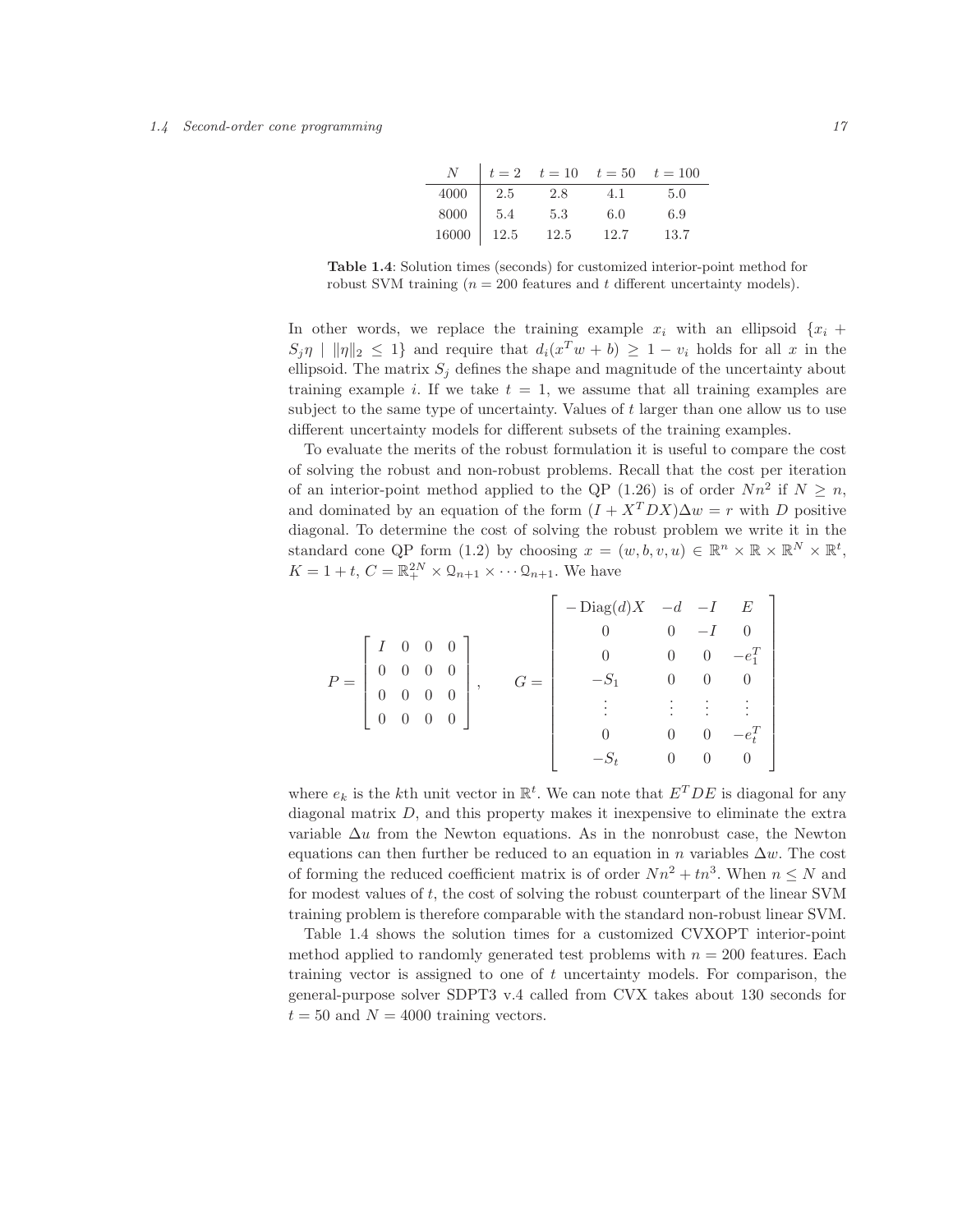#### 1.5 Semidefinite programming

We now turn to the question of exploiting problem structure in cone programs that include linear matrix inequalities. To simplify the notation we explain the ideas for the inequality form SDP (1.6).

Consider the coefficient matrix  $H = G<sup>T</sup>W<sup>-1</sup>W<sup>-T</sup>G$  of the reduced Newton equations, with G defined in  $(1.7)$  and the scaling matrix W in  $(1.10)$ . The entries of  $H$  are

$$
H_{ij} = \text{Tr}\left(R^{-1}F_iR^{-T}R^{-1}F_jR^{-T}\right), \quad i, j = 1, \dots, n. \tag{1.27}
$$

The matrix  $R$  is generally dense, and therefore the matrix  $H$  is usually dense, so the equation  $H\Delta x = r$  must be solved by a dense Cholesky factorization. The cost of evaluating the expressions (1.27) is also significant and often exceeds the cost of solving the system. For example, if  $p = O(n)$  and the matrices  $F_i$  are dense, then it takes  $O(n^4)$  operations to compute the entire matrix H and  $O(n^3)$  to solve the system.

Efforts to exploit problem structure in SDPs have focused on using sparsity and low-rank structure in the coefficient matrices  $F_i$  to reduce the cost of assembling H. Sparsity is exploited, in varying degrees, by all general-purpose SDP solvers (Sturm, 1999, 2002; Tütüncü et al., 2003; Yamashita et al., 2003; Benson and Ye, 2005; Borchers, 1999). Several of these techniques use ideas from the theory of chordal sparse matrices and positive definite matrix completion theory to reduce the problem size or speed up critical calculations (Fukuda et al., 2000; Nakata et al., 2003; Burer, 2003; Andersen et al., 2010). It was also recognized early on that lowrank structure in the coefficients  $F_i$  can be very useful to reduce the complexity of interior-point methods (Gahinet and Nemirovski, 1997; Benson et al., 2000). For example if  $F_i = a_i a_i^T$ , then it can be verified that

$$
H = (A^T R^{-T} R^{-1} A) \circ (A^T R^{-T} R^{-1} A)
$$

where A is the matrix with columns  $a_i$  and  $\circ$  is componentwise matrix multiplication. This expression for H takes only  $O(n^3)$  operations to evaluate if  $p = O(n)$ . Low-rank structure is exploited in the LMI Control Toolbox (Gahinet et al., 1995), DSDP (Benson and Ye, 2005), and SDPT3 (Tütüncü et al., 2003). Recent applications of dense, low-rank structure include SDPs derived from sum-of-squares formulations of nonnegative polynomials (Löfberg and Parrilo, 2004; Roh and Vandenberghe, 2006; Roh et al., 2007; Liu and Vandenberghe, 2007). Kandola et al. (2003) describe an application in machine learning.

Sparsity and low-rank structure do not exhaust the useful types of problem structure that can be exploited in SDP interior-point methods, as demonstrated by the following two examples.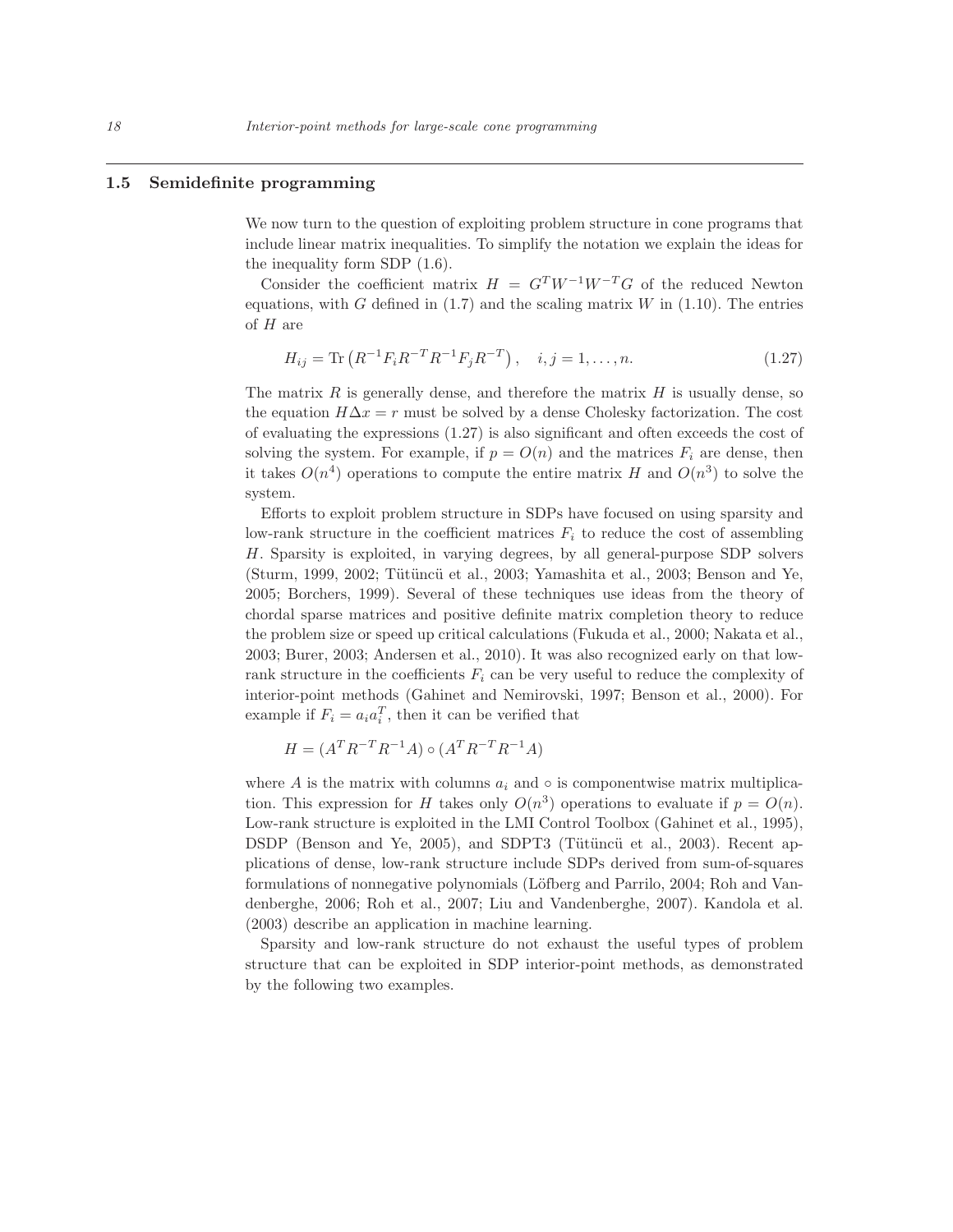## 1.5.1 SDPs with upper bounds

A simple example from (Toh et al., 2007; Nouralishahi et al., 2008) will illustrate the limitations of techniques based on sparsity. Consider a standard form SDP with an added upper bound

minimize 
$$
\text{Tr}(CX)
$$
  
subject to  $\text{Tr}(A_iX) = b_i, \quad i = 1,...,m$   
 $0 \le X \le I.$  (1.28)

The variable  $X$  is a symmetric matrix of order  $p$ . Since general-purpose SDP solvers do not accept this format directly, the problem needs to be reformulated as one without upper bounds. An obvious reformulation is to introduce a slack variable  $S$ and solve the standard form SDP

minimize 
$$
\text{Tr}(CX)
$$
  
\nsubject to  $\text{Tr}(A_iX) = b_i, \quad i = 1,..., m$   
\n $X + S = I$   
\n $X \succeq 0, \quad S \succeq 0.$  (1.29)

This is the semidefinite programming analog of converting an LP with variable bounds,

minimize 
$$
c^T x
$$
  
subject to  $Ax = b$   
 $0 \le x \le 1$ ,

into a standard form LP

minimize 
$$
c^T x
$$
  
subject to  $Ax = b$ ,  $x + s = 1$   
 $x \succeq 0$ ,  $s \succeq 0$ . (1.30)

Even though this is unnecessary in practice (LP solvers usually handle variable upper bounds directly), the transformation to (1.30) would have only a minor effect on the complexity. In  $(1.30)$  we add n extra variables (assuming the dimension of x is  $n$ ), and n extremely sparse equality constraints. A good LP solver that exploits the sparsity will solve the LP at roughly the same cost as the corresponding problem without upper bounds. The situation is very different for SDPs. In  $(1.29)$  we increase the number of equality constraints from m to  $m + p(p + 1)/2$ . SDP solvers are not as good at exploiting sparsity as LP solvers, so (1.29) is much harder to solve using general-purpose solvers than the corresponding problem without upper bound.

Nevertheless, the SDP with upper bounds can be solved at a cost comparable to the standard form problem, via a technique proposed by Toh et al. (2007); Nouralishahi et al. (2008). The reduced Newton equations (1.11) for the SDP with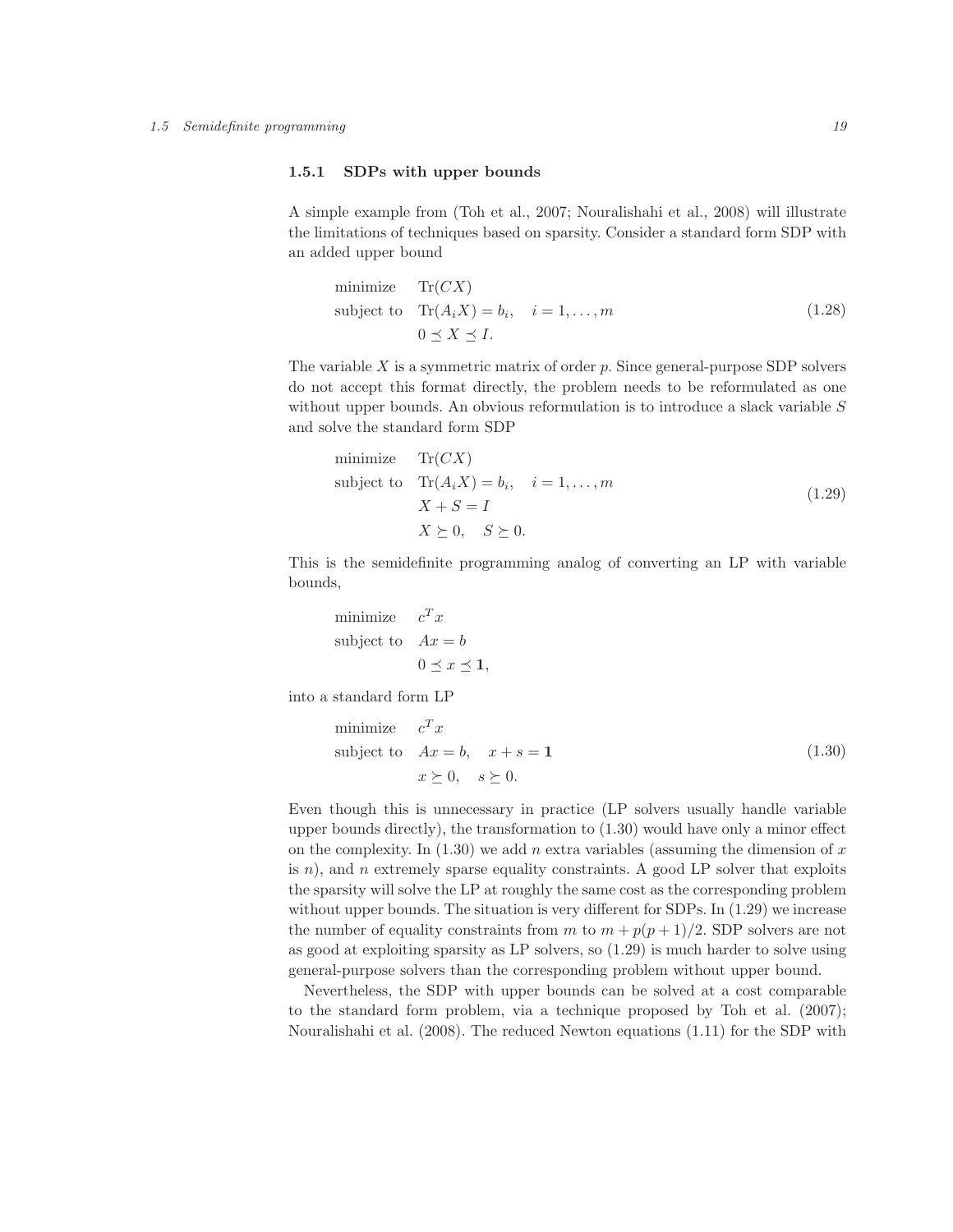upper bounds (1.29) are

$$
T_1 \Delta X T_1 + T_2 \Delta X T_2 + \sum_{i=1}^{m} \Delta y_i A_i = r_X
$$
 (1.31a)

$$
\text{Tr}(A_i \Delta X) = r_{y_i}, \quad i = 1, \dots, m \tag{1.31b}
$$

where  $T_1 = R_1^{-T} R_1^{-1}$  and  $T_2 = R_2^{-T} R_2^{-1}$  are positive definite matrices. (The Newton equations for the standard form problem (1.28) are similar, but have only one term  $T\Delta XT$  in the first equation, making it easy to eliminate  $\Delta X$ .)

To solve (1.31) we first determine a congruence transformation that simultaneously diagonalizes  $T_1$  and  $T_2$ ,

$$
V^T T_1 V = I, \qquad V^T T_2 V = \text{Diag}(\gamma),
$$

where  $\gamma$  is a positive vector (see (Golub and Loan, 1996, §8.7.2)). If we define  $\Delta \tilde{X} = V^{-1} \Delta X V^{-T}, \tilde{A}_i = V^T A_i V$ , the equations reduce to

$$
\Delta \tilde{X} + \text{Diag}(\gamma) \Delta \tilde{X} \text{Diag}(\gamma) + \sum_{i=1}^{m} \Delta y_i \tilde{A}_i = V^T r_X V
$$
  

$$
\text{Tr}(\tilde{A}_i \Delta \tilde{X}) = r_{y_i}, \quad i = 1, ..., m.
$$

From the first equation, we can express  $\Delta \tilde{X}$  in terms of  $\Delta y$ :

$$
\Delta \tilde{X} = (V^T r_X V) \circ \Gamma - \sum_{i=1}^m \Delta y_i (\tilde{A}_i \circ \Gamma)
$$
\n(1.32)

where Γ is the symmetric matrix with entries  $\Gamma_{ij} = 1/(1 + \gamma_i \gamma_j)$ . Substituting this in the second equation gives a set of equations  $H\Delta y = r$  where

$$
H_{ij} = \text{Tr}(\tilde{A}_i(\tilde{A}_j \circ \Gamma)) = \text{Tr}((\tilde{A}_i \circ \tilde{A}_j)\Gamma)), \quad i, j = 1, \dots, m.
$$

After solving for  $\Delta y$ , one easily obtains  $\Delta X$  from (1.32). The cost of this method is dominated by the cost of computing the matrices  $\tilde{A}_i$  ( $O(p^4)$ ) flops if  $m = O(p)$ ), the cost of assembling  $H(O(p^4))$ , and the cost of solving for  $\Delta y$   $(O(p^3))$ . For dense coefficient matrices  $A_i$ , the overall cost is comparable to the cost of solving the Newton equations for the standard form SDP (1.28) without upper bound.

Table 1.5 shows the time per iteration of a CVXOPT implementation of the method described above. The test problems are randomly generated, with  $m = p$ , and dense coefficient matrices  $A_i$ . The general-purpose SDP solver SDPT3 v.4 called from CVX applied to the problem (1.29) with  $m = p = 100$  takes about 23 seconds per iteration.

## 1.5.2 Nuclear norm approximation

In section 1.3.1 we discussed the  $\ell_1$ -norm approximation problem (1.14) and showed that the cost per iteration of an interior-point method is comparable to the cost of solving the corresponding least-squares problem  $(i.e., O(mn^2)$  operations). We can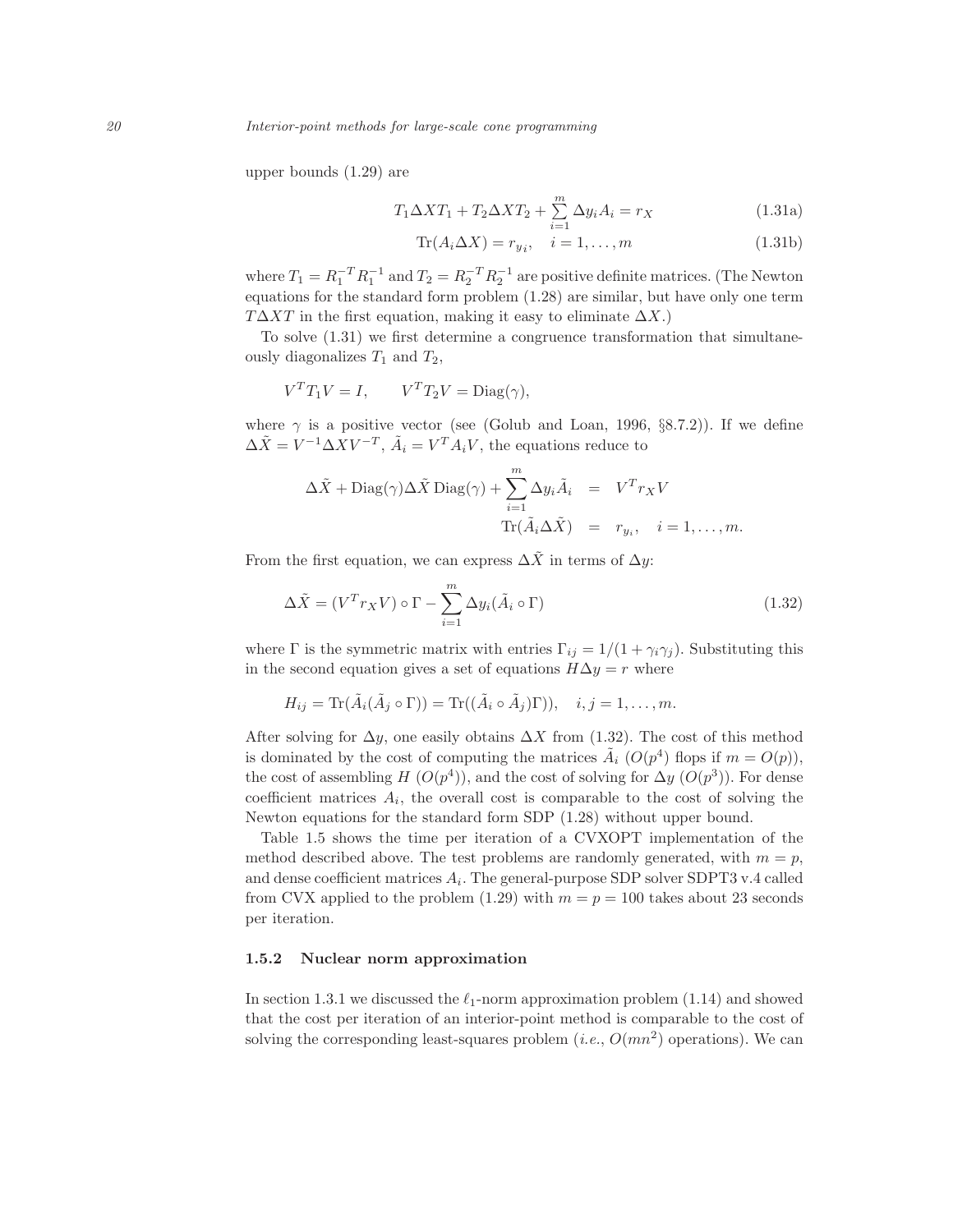| $m = p$ | time per iteration |
|---------|--------------------|
| 50      | 0.05               |
| 100     | 0.33               |
| 200     | 2.62               |
| 300     | 10.5               |
| 400     | 30.4               |
| 500     | 70.8               |

Table 1.5: Time (seconds) per iteration of a customized interior-point method for SDPs with upper bounds.

ask the same question about the matrix counterpart of  $\ell_1$ -norm approximation, the nuclear norm approximation problem

$$
\text{minimize} \quad \|X(u) - D\|_{*}.\tag{1.33}
$$

Here  $\|\cdot\|_*$  denotes the nuclear matrix norm (sum of singular values) and  $X(u) =$  $\sum_{i=1}^{n} u_i X_i$  is a linear mapping from  $\mathbb{R}^n$  to  $\mathbb{R}^{p \times q}$ . The nuclear norm is popular in convex heuristics for rank minimization problems in system theory and machine learning (Fazel et al., 2001; Fazel, 2002; Fazel et al., 2004; Recht et al., 2010; Candès and Plan, 2010). These heuristics extend  $\ell_1$ -norm heuristics for sparse optimization.

Problem (1.33) is equivalent to an SDP

minimize 
$$
(\text{Tr } V_1 + \text{Tr } V_2)/2
$$
  
\nsubject to 
$$
\begin{bmatrix} V_1 & X(u) - D \\ (X(u) - D)^T & V_2 \end{bmatrix} \succeq 0,
$$
\n(1.34)

with auxiliary symmetric matrix variables  $V_1, V_2$ . The presence of the extra variables  $V_1$  and  $V_2$  clearly makes solving  $(1.34)$  using a general-purpose SDP solver very expensive, unless  $p$  and  $q$  are small, and much more expensive than solving the corresponding least-squares approximation problem (i.e., problem (1.33) with the Frobenius norm substituted for the nuclear norm).

A specialized interior-point method is described in (Liu and Vandenberghe, 2009a). The basic idea can be summarized as follows. The Newton equations for (1.34) are

$$
\Delta Z_{11} = r_{V_1}, \qquad \Delta Z_{22} = r_{V_2}, \qquad \text{Tr}(X_i^T \Delta Z_{12}) = r_{u_i}, \quad i = 1, \dots, n
$$

and

$$
\begin{bmatrix}\n\Delta V_1 & X(\Delta u) \\
X(\Delta u)^T & \Delta V_2\n\end{bmatrix} + T \begin{bmatrix}\n\Delta Z_{11} & \Delta Z_{12} \\
\Delta Z_{12}^T & \Delta Z_{22}\n\end{bmatrix} T = r_Z,
$$

where  $T = RR^T$ . The variables  $\Delta Z_{11}$ ,  $\Delta Z_{22}$ ,  $\Delta V_1$ ,  $\Delta V_2$  are easily eliminated, and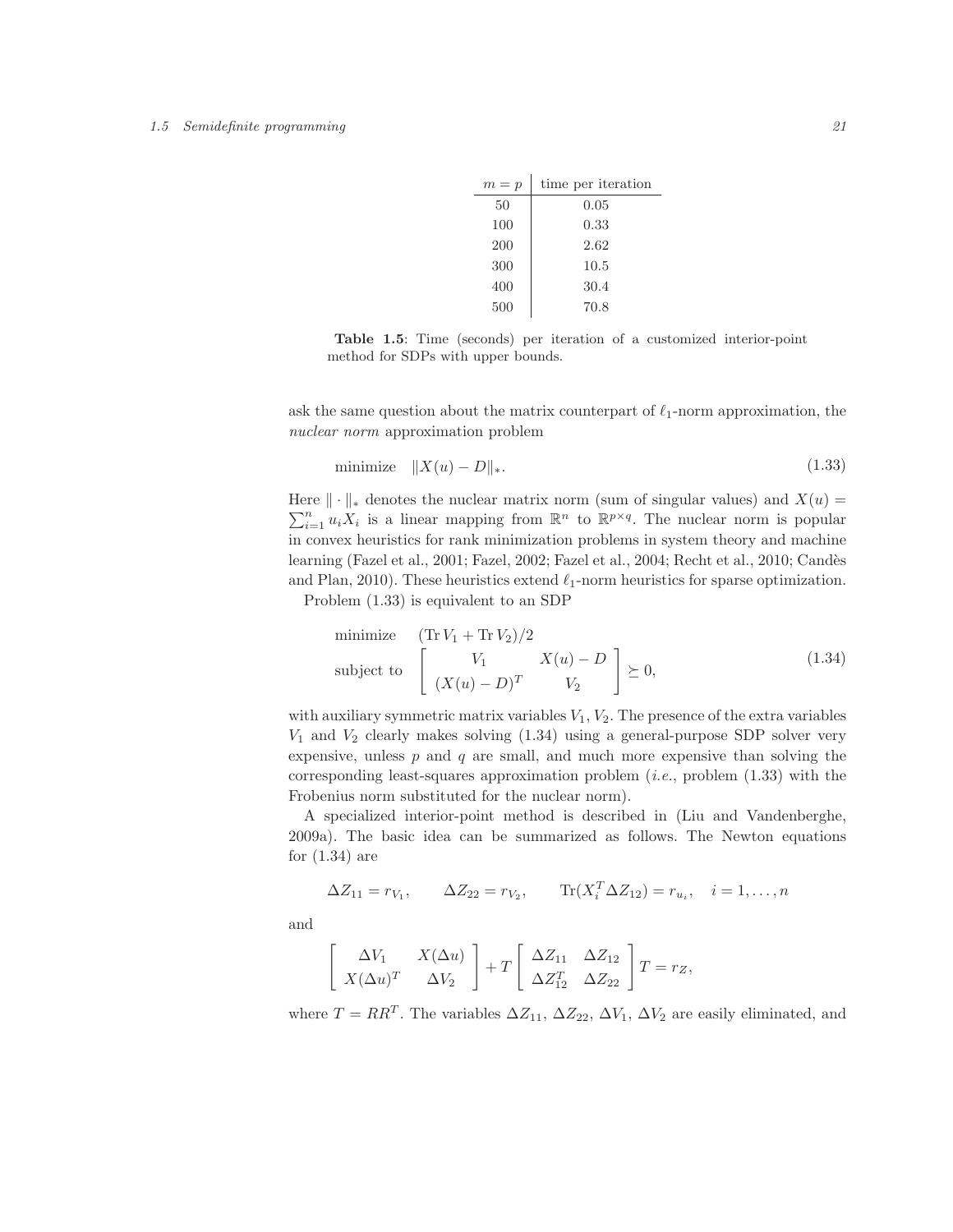| $n=p=2q$ | time per iteration |
|----------|--------------------|
| 100      | $0.30\,$           |
| 200      | 2.33               |
| 300      | 8.93               |
| 400      | 23.9               |
| 500      | 52.4               |

Table 1.6: Time (seconds) per iteration of a customized interior-point method for the nuclear norm approximation problem.

the equations reduce to

$$
X(\Delta u) + T_{11} \Delta Z_{12} T_{22} + T_{12} \Delta Z_{12}^T T_{12} = r_{Z_{12}}
$$
  
Tr $(X_i^T \Delta Z_{12}) = r_{u_i}, i = 1,...,n,$ 

where  $T_{ij}$  are subblocks of T partitioned as the matrix in the constraint (1.34). The method of Liu and Vandenberghe (2009a) is based on applying a transformation that reduces  $T_{11}$  and  $T_{22}$  to identity matrices and  $T_{12}$  to a (rectangular) diagonal matrix, and then eliminating  $\Delta Z_{12}$  from the first equation, to obtain a dense linear system in  $\Delta u$ . The cost of solving the Newton equations is  $O(n^2pq)$  operations if  $n \geq \max\{p, q\}$ . For dense  $X_i$  this is comparable to the cost of solving the approximation problem in the least-squares (Frobenius-norm) sense.

Table 1.6 shows the time per iteration of a CVXOPT code for (1.34). The problems are randomly generated with  $n = p = 2q$ . Note that the SDP (1.34) has  $n + p(p+1)/2 + q(q+1)/2$  variables and is very expensive to solve by generalpurpose interior-point codes. CVX/SDPT3 applied to (1.33) takes 22 seconds per iteration for the first problem  $(n = p = 100, q = 50)$ .

## 1.6 Conclusion

Interior-point algorithms for conic optimization are attractive in machine learning and other applications because they converge to a high accuracy in a small number of iterations and are quite robust with respect to data scaling. The main disadvantages are the high memory requirements and linear algebra complexity associated with the linear equations that are solved at each iteration. It is therefore critical to exploit problem structure when solving large problems. For linear and quadratic programming, sparse matrix techniques provide a general and effective approach to handling problem structure. For nonpolyhedral cone programs, and semidefinite programs in particular, the sparse approach is less effective, for two reasons. First, translating non-sparse problem structure into a sparse model may require introducing a very large number of auxiliary variables and constraints. Second, techniques for exploiting sparsity in SDPs are less well developed than for LPs. It is therefore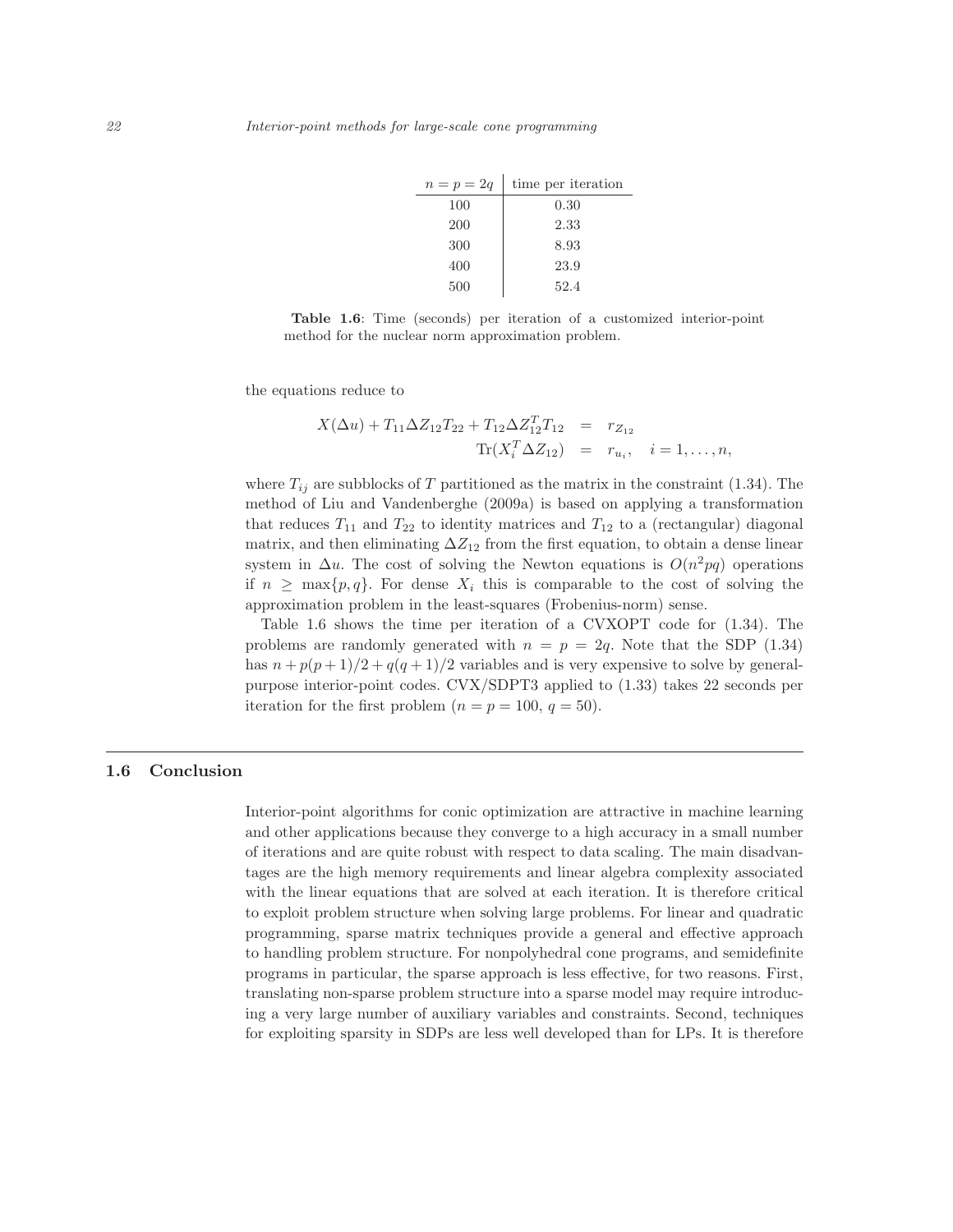difficult to develop general-purpose techniques for exploiting problem structure in cone programs that are as scalable as sparse linear programming solvers. However, it is sometimes quite straightforward to find special-purpose techniques that exploit various types of problem structure. When this is the case, customized implementations can be developed that are orders of magnitudes more efficient than general-purpose interior-point implementations.

# References

- F. Alizadeh and D. Goldfarb. Second-order cone programming. Mathematical Programming Series B, 95:3–51, 2003.
- E. D. Andersen. On primal and dual infeasibility certificates in a homogeneous model for convex optimization. *SIAM Journal on Optimization*, 11(2):380–388, 2000.
- E. D. Andersen, C. Roos, and T. Terlaky. On implementing a primal-dual interiorpoint method for conic quadratic optimization. Mathematical Programming, 95 (2):249–277, 2003.
- M. S. Andersen, J. Dahl, and L. Vandenberghe. Implementation of nonsymmetric interior-point methods for linear optimization over sparse matrix cones. Mathematical Programming Computation, 2010. URL http://dx.doi.org/10.1007/ s12532-010-0016-2.
- A. Ben-Tal and A. Nemirovski. Lectures on Modern Convex Optimization. Analysis, Algorithms, and Engineering Applications. SIAM, Philadelphia, PA, 2001.
- S. J. Benson and Y. Ye. DSDP5: Software for semidefinite programming. Technical Report ANL/MCS-P1289-0905, Mathematics and Computer Science Division, Argonne National Laboratory, Argonne, IL, September 2005. URL http://www. mcs.anl.gov/hs/software/DSDP.
- S. J. Benson, Y. Ye, and X. Zhang. Solving large-scale sparse semidefinite programs for combinatorial optimization. SIAM Journal on Optimization, 10:443–461, 2000.
- B. Borchers. CSDP, a C library for semidefinite programming. Optimization Methods and Software, 11(1):613–623, 1999.
- S. Boyd and L. Vandenberghe. Convex Optimization. Cambridge University Press, 2004. www.stanford.edu/~boyd/cvxbook.
- S. Boyd, L. El Ghaoui, E. Feron, and V. Balakrishnan. Linear Matrix Inequalities in System and Control Theory, volume 15 of Studies in Applied Mathematics. SIAM, Philadelphia, PA, 1994.
- S. Burer. Semidefinite programming in the space of partial positive semidefinite matrices. SIAM Journal on Optimization, 14(1):139–172, 2003.
- E. J. Candès and Y. Plan. Matrix completion with noise. *Proceedings of the IEEE*,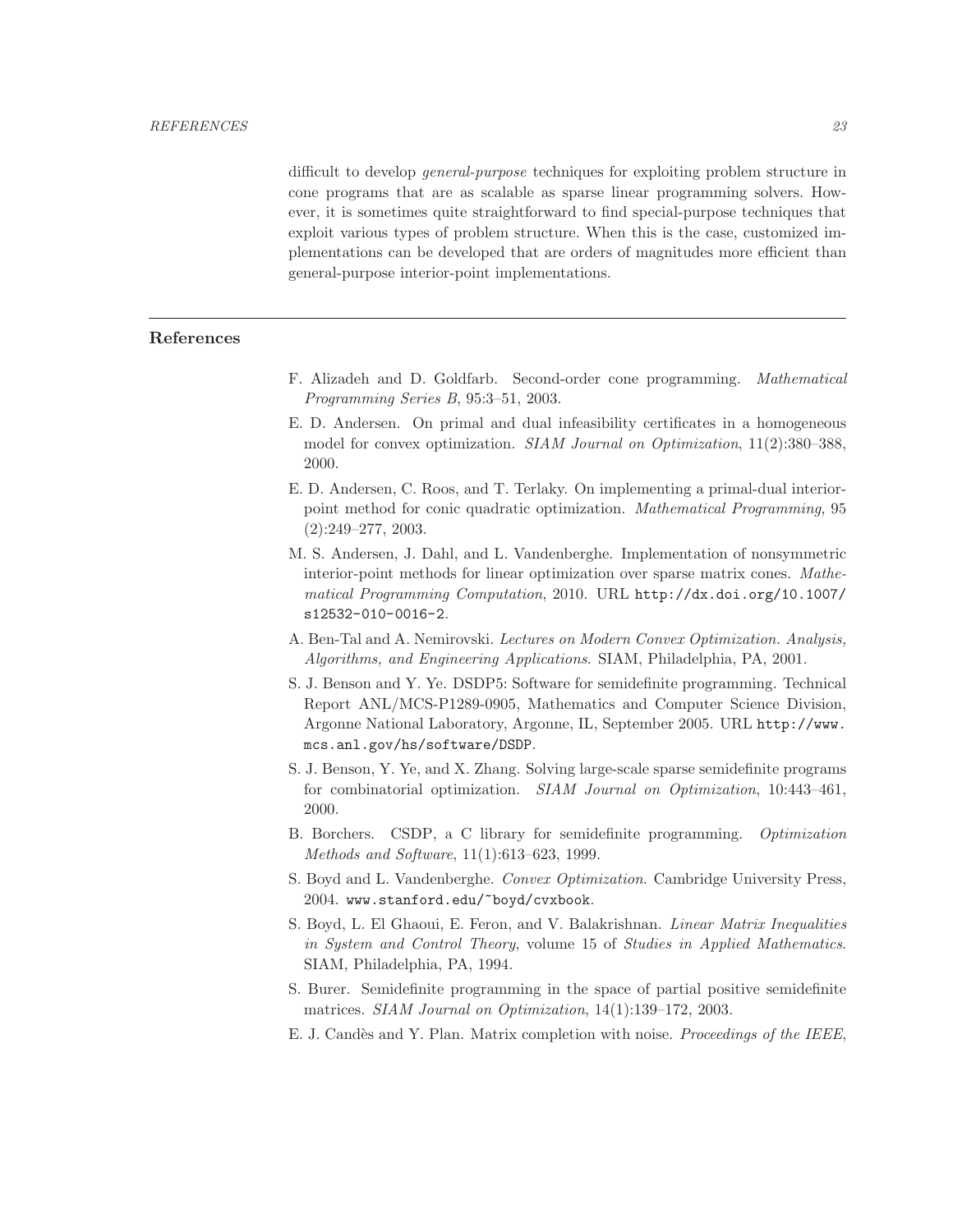24 Interior-point methods for large-scale cone programming

98(6):925–936, 2010.

- K. Crammer and Y. Singer. On the algorithmic implementation of the multiclass kernel-based vector machines. Journal of Machine Learning Research, 2:265–292, 2001.
- J. Dahl and L. Vandenberghe. CVXOPT: A Python Package for Convex Optimization. abel.ee.ucla.edu/cvxopt, 2009.
- M. Fazel. Matrix Rank Minimization with Applications. PhD thesis, Stanford University, 2002.
- M. Fazel, H. Hindi, and S. Boyd. A rank minimization heuristic with application to minimum order system approximation. In Proceedings of the American Control Conference, pages 4734–4739, 2001.
- M. Fazel, H. Hindi, and S. Boyd. Rank minimization and applications in system theory. In Proceedings of American Control Conference, pages 3273–3278, 2004.
- M. C. Ferris and T. S. Munson. Interior-point methods for massive support vector machines. SIAM Journal on Optimization, 13(3):783–804, 2003.
- S. Fine and K. Scheinberg. Efficient SVM training using low-rank kernel representations. Journal of Machine Learning Research, 2:243–264, 2002.
- M. Fukuda, M. Kojima, K. Murota, and K. Nakata. Exploiting sparsity in semidefinite programming via matrix completion I: general framework. SIAM Journal on Optimization, 11:647–674, 2000.
- P. Gahinet and A. Nemirovski. The projective method for solving linear matrix inequalities. Mathematical Programming, 77(2):163–190, May 1997.
- P. Gahinet, A. Nemirovski, A. J. Laub, and M. Chilali. LMI Control Toolbox. The MathWorks, Inc., 1995.
- E. M. Gertz and S. J. Wright. Object-oriented software for quadratic programming. ACM Transactions on Mathematical Software, 29(1):81, 2003.
- J. Gillberg and A. Hansson. Polynomial complexity for a Nesterov-Todd potentialreduction method with inexact search directions. In Proceedings of the 42nd IEEE Conference on Decision and Control, volume 3, pages 3824–3829, 2003.
- D. Goldfarb and K. Scheinberg. Product-form Cholesky factorization in interior point methods for second-order cone programming. Mathematical Programming Series A, 103:153–179, 2005.
- G. H. Golub and C. F. Van Loan. Matrix Computations. John Hopkins University Press, 3rd edition, 1996.
- M. Grant and S. Boyd. CVX: Matlab software for disciplined convex programming (web page and software). http://stanford.edu/~boyd/cvx, 2007.
- M. Grant and S. Boyd. Graph implementations for nonsmooth convex programs. In V. Blondel, S. Boyd, and H. Kimura, editors, Recent Advances in Learning and Control (a tribute to M. Vidyasagar). Springer, 2008.
- C. Helmberg, F. Rendl, R. J. Vanderbei, and H. Wolkowicz. An interior-point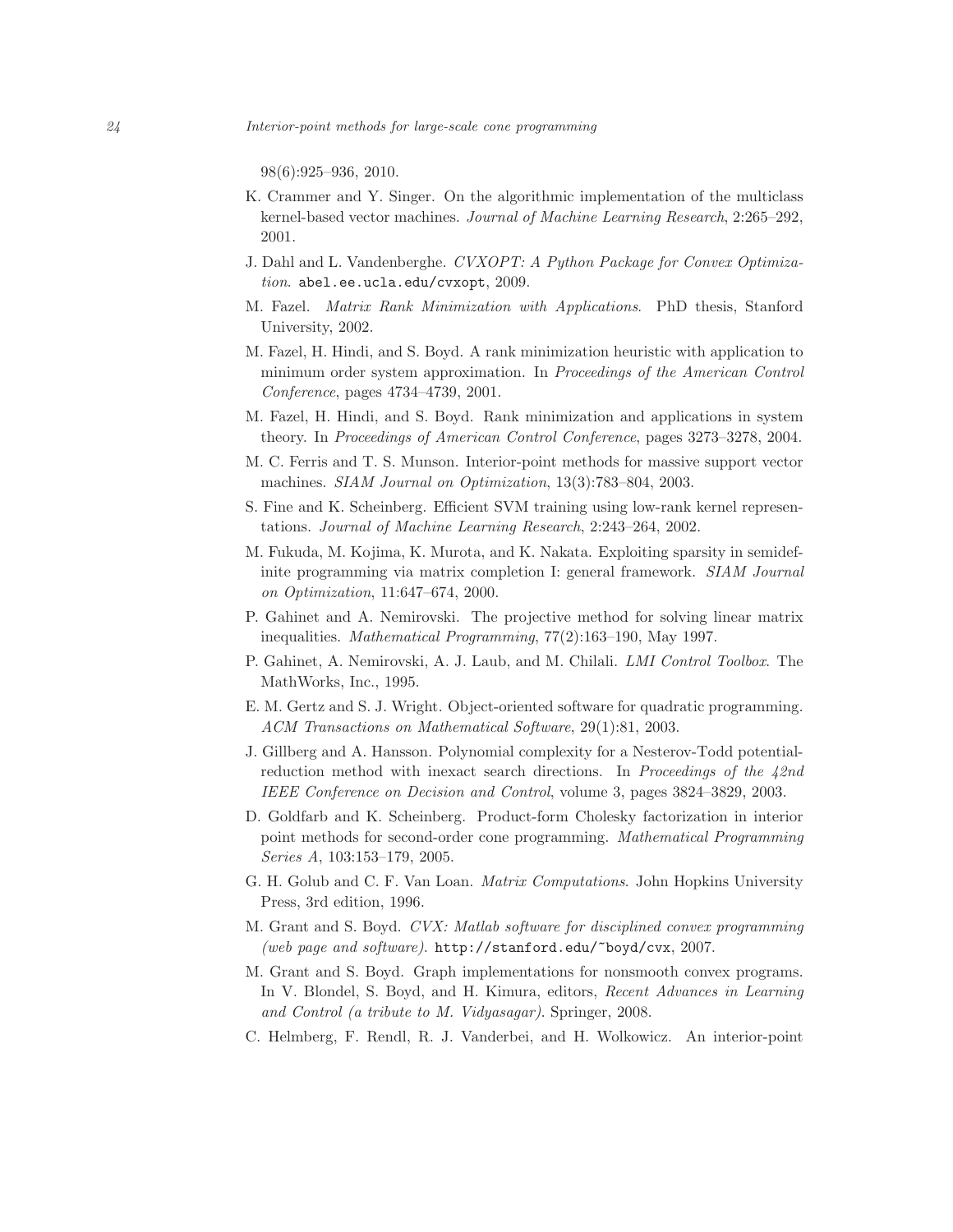method for semidefinite programming. SIAM Journal on Optimization, 6(2): 342–361, 1996.

- S. Joshi and S. Boyd. An efficient method for large-scale gate sizing. IEEE Transactions on Circuits and Systems I, 55(9), 2008. To appear.
- J. Kandola, T. Graepel, and J. Shawe-Taylor. Reducing kernel matrix diagonal dominance using semi-definite programming. In B. Schölkopf and M. H. Warmuth, editors, Learning theory and Kernel machines, 16th Annual Conference on Learning Theory and 7th Kernel Workshop, pages 288–302, 2003.
- S.-J. Kim, K. Koh, M. Lustig, S. Boyd, and D. Gorinevsky. An interior-point method for large-scale  $\ell_1$ -regularized least squares. IEEE Journal on Selected Topics in Signal Processing, 1(4):606–617, 2007.
- K. Koh, S.-J. Kim, and S. Boyd. An interior-point method for large-scale  $\ell_1$ regularized logistic regression. Journal of Machine Learning Research, 8:1519– 1555, 2007.
- M. Kojima, S. Shindoh, and S. Hara. Interior-point methods for the monotone linear complementarity problem in symmetric matrices. SIAM Journal on Optimization, 7:86–125, February 1997.
- Y. LeCun and C. Cortes. The MNIST database of handwritten digits. Available at http://yann.lecun.com/exdb/mnist/, 1998.
- Z. Liu and L. Vandenberghe. Low-rank structure in semidefinite programs derived from the KYP lemma. In Proceedings of the 46th IEEE Conference on Decision and Control, pages 5652–5659, 2007.
- Z. Liu and L. Vandenberghe. Interior-point method for nuclear norm approximation with application to system identification. SIAM Journal on Matrix Analysis and Applications, 31:1235–1256, 2009a.
- Z. Liu and L. Vandenberghe. Semidefinite programming methods for system realization and identification. In Proceedings of the 48th IEEE Conference on Decision and Control, pages 4676–4681, 2009b.
- J. Löfberg. YALMIP : A toolbox for modeling and optimization in MATLAB. In Proceedings of the CACSD Conference, Taipei, Taiwan, 2004.
- J. Löfberg and P. A. Parrilo. From coefficients to samples: a new approach to SOS optimization. In Proceedings of the 43rd IEEE Conference on Decision and Control, pages 3154–3159, 2004.
- R. D. C. Monteiro and Y. Zhang. A unified analysis for a class of long-step primal-dual path-following interior-point algorithms for semidefinite programming. Mathematical Programming, 81:281–299, 1998.
- MOSEK ApS. The MOSEK Optimization Tools Manual. Version 6.0., 2010. Available from www.mosek.com.
- K. Nakata, K. Fujitsawa, M. Fukuda, M. Kojima, and K. Murota. Exploiting sparsity in semidefinite programming via matrix completion II: implementation and numerical details. Mathematical Programming Series B, 95:303–327, 2003.